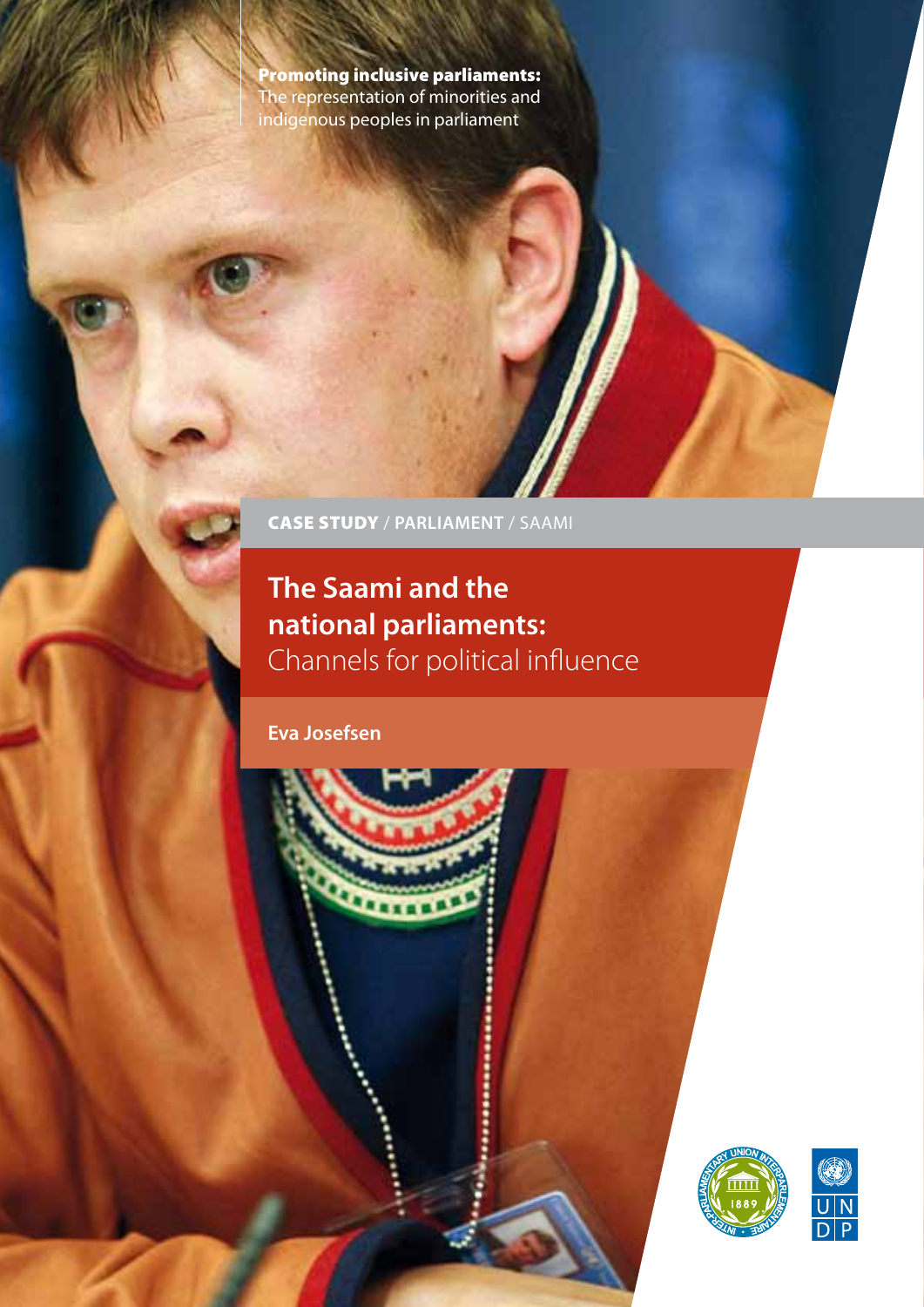Promoting inclusive parliaments:

The representation of minorities and indigenous peoples in parliament

CASE STUDY / **PARLIAMENT** / SAAMI

# **The Saami and the national parliaments:**

Channels for political influence

**Eva Josefsen**

Copyright © IPU and UNDP 2010

All rights reserved

Printed in Mexico

ISBN: 978-92-9142-471-9

Applications for the right to reproduce this work or parts thereof are welcomed and should be sent to the IPU or UNDP. Parliaments, Member States and their governmental institutions may reproduce this work without permission, but are requested to acknowledge the IPU and UNDP in such reproduction and to inform the IPU and/or UNDP thereof.

Published by IPU and UNDP

**Inter-Parliamentary Union**

5 chemin du Pommier Case postale 330 CH-1218 Le Grand-Saconnex Geneva, Switzerland

Telephone: +41 22 919 41 50 Fax: +41 22 919 41 60 E-mail: postbox@mail.ipu.org

www.ipu.org

Design and layout: Julian Knott (www.julianknott.com) Rick Jones (rick@studioexile.com)

Cartography: Jillian Luff, MAP*grafix*

### **Disclaimer**

The views expressed in this publication are those of the author and do not necessarily represent those of the IPU or the United Nations, including UNDP, or its Member States.

### **United Nations Development Programme**

Democratic Governance Group Bureau for Development Policy 304 East 45th Street, 10th Floor New York, NY 10017, USA

Telephone: +1 (212) 906-5000 Fax: +1 (212) 906-5001

www.undp.org/governance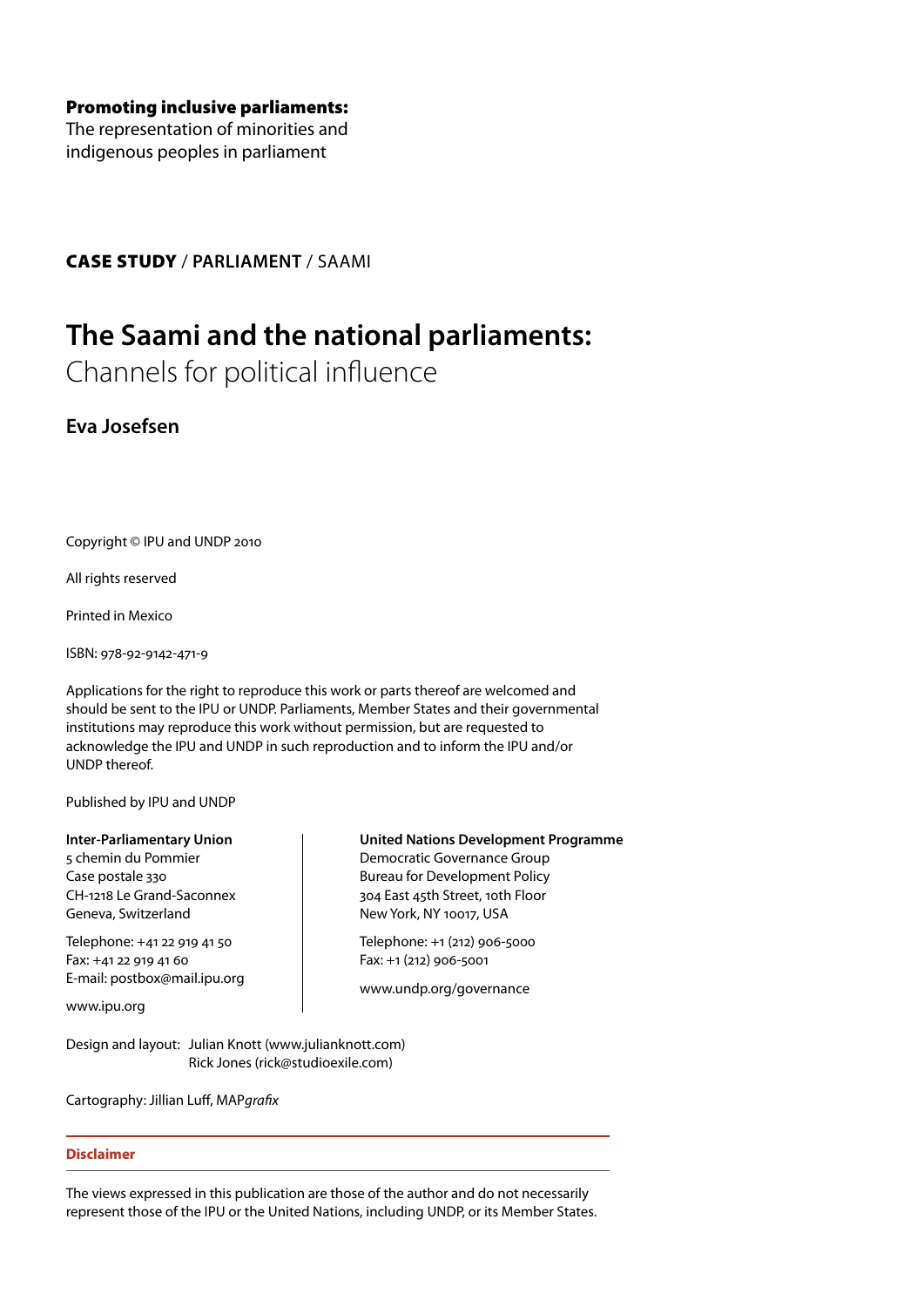# Preface



**THE SERVIGE SERVIGE SERVIGE SERVIGE SERVIGE SERVIGE SERVIGE SERVIGE SERVIGE SERVIGE SERVIGE SERVIGE SPECIES AND DEPERTURBATE DEVISED do the National Parliame Direct and Indirect Channels for Influence" in Wessen dorf, Kat his article is a revised edition of an article published by International Work Group for Indigenous Affairs (IWGIA) under the title: "The Saami and the National Parliaments: Direct and Indirect Channels for Influence" in Wessendorf, Kathrin (ed.): Challenging Politics: Indigenous Document No. 104, Copenhagen 2001. The previous edition appeared in the publication Gáldu Čála 2/2004.** 

The study addresses two available channels of influence for the Saami population in relation to the national parliaments in Finland, Sweden and Norway, namely the election to national parliaments and the election to the Saami parliaments. The purpose of the study is not to present a thorough analysis of these channels. It has also been necessary to make some choices regarding which elements of these channels of influence to include. An important constraint for a detailed presentation of the conditions on the Finnish side has been the language barrier. Unfortunately, the undersigned has not been able to make use of Finnish texts. It is also not possible to provide anything other than a superficial description of the conditions in Russia due to relatively limited literature in English or a Scandinavian language regarding this subject.

I would like to thank IWGIA for the fact that it was possible to revise this study in 2003 and publish it in Norwegian and Saami under the auspices of Gáldu - Resource Centre for Rights of Indigenous Peoples in Kautokeino. I would also like to thank Karin Mannela Gaup, Rune Fjellheim and Marit Myrvoll for constructive input and comments in connection with the revision of the 2003 edition, as well as Elisabeth Einarsbøl at Gáldu - Resource Centre for Rights of Indigenous Peoples for good comments and proposals for changes in connection with this last edition. Any errors in the study, however, are the sole responsibility of the undersigned.

*Eva Josefsen*  Alta, June 2007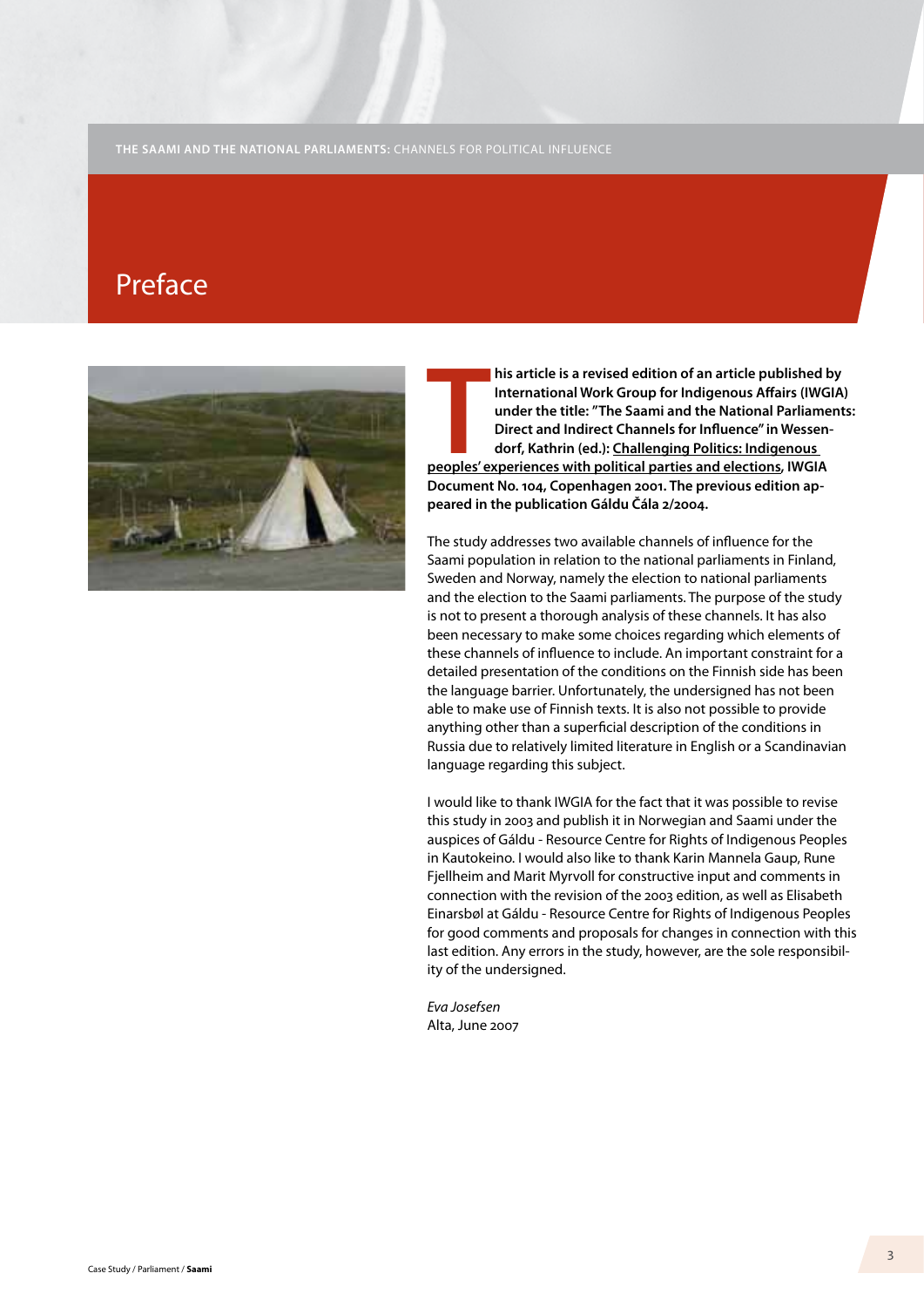# Introduction



**Thus is to above the Saami's relationship to the nation**<br>states through the election systems and political parties.<br>Saami mobilisation in Finland, Sweden and Norway<br>developed differently over time with varied conditions<br>f **his study addresses the Saami's relationship to the nation states through the election systems and political parties. Saami mobilisation in Finland, Sweden and Norway developed differently over time with varied conditions for political participation and influence. The development large has been positive during the final decades of the 20th century. The greatest and most thorough change came with the establishment of the Saami parliaments in Sweden, Finland and Norway. The Saami in Russia still labour under very difficult framework conditions, both economically, socially and politically.** 

> The study will begin with a presentation of the nation states' Saami history and the basis for the current national policy concerning the Saami. This will be followed by a presentation of the Saami's formal relationship to the national parliaments in two main sections; a direct channel through national elections to the parliaments, and an indirect channel via the Saami parliaments.

The direct channel provides an opportunity to influence the composition of the national parliaments, and thus the policy pursued, via the ballot box. Through the indirect channel, the Saami population may influence the composition of the Saami parliaments, and thus influence the policy pursued by the Saami parliaments vis-à-vis the national parliaments.

This approach does not entail that all important decisions concerning the Saami population are made by the national parliaments. The Saami people also have other avenues for exerting influence than the ones addressed in this study. Influence may also be exercised through local and regional election channels and cooperative relationships and agreements. The cooperation agreement between the Saami Parliament and Troms County Municipality from 2003 is one example of this. The government administration, at both the local, regional and national levels, also plays an independent role in the development of the Saami societies in Finland, Sweden and Norway. However, it has unfortunately not been possible to address this in more detail within the framework of this study. This does not mean, however, that the significance of the government administration should be disregarded in any way, neither as regards preparatory stages nor during implementation of political resolutions.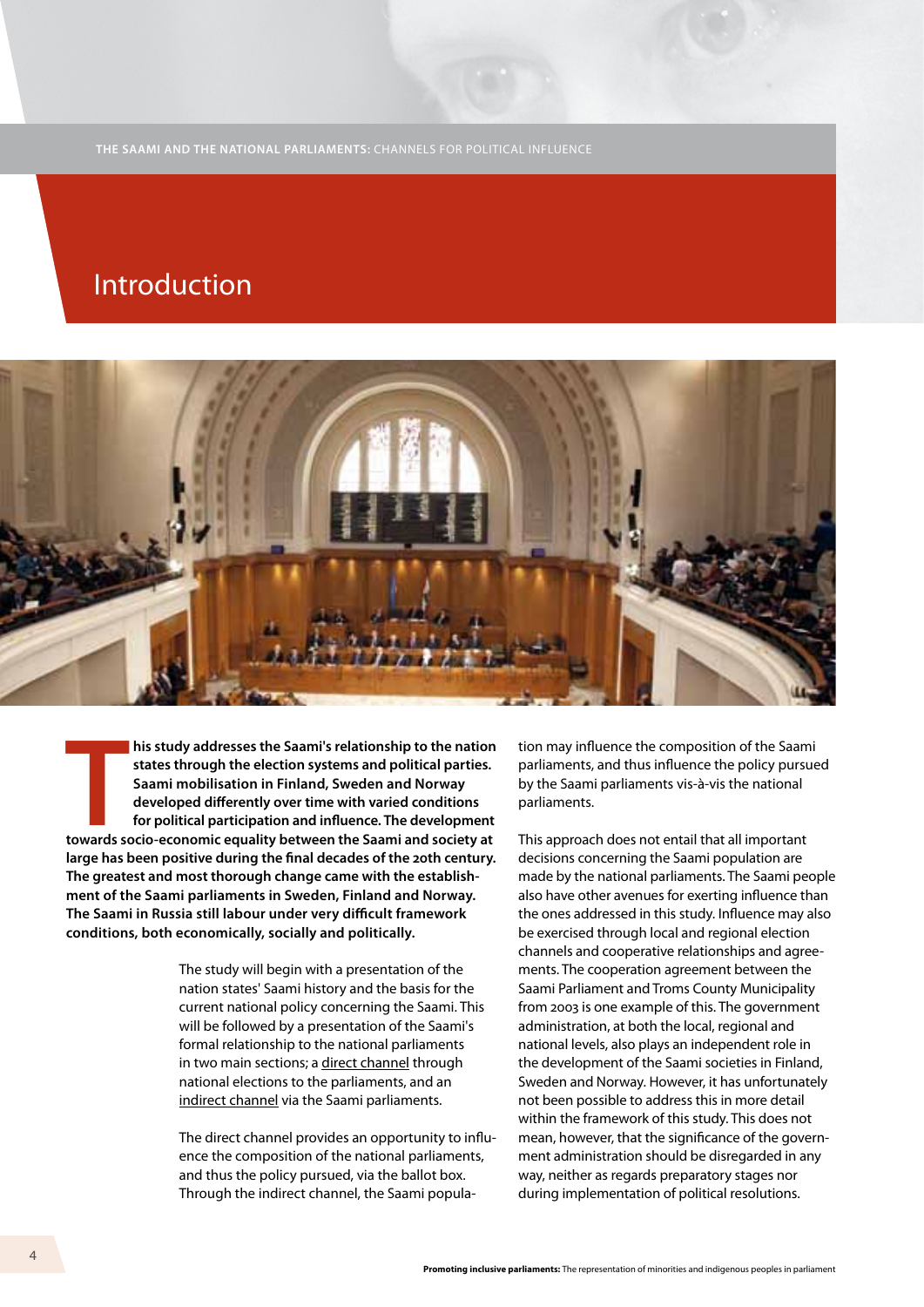### The Saami

**T however, that there are 5000 – 6500 Saami in Finland, 17000 – 20000 here are significant problems of method associated with attempts at establishing exact statistics for the total number of Saami (Pettersen 2004). This is partly due to the nation states' former assimilation and oppression policy vis-à-vis the Saami population. It is estimated, in Sweden, approximately 2000 in Russia and 40000 – 45000 in Norway (Eriksson 1997). The Saami are a minority in almost the entire settlement area with the exception of the municipalities of Kautokeino and Karasjok in Norway and the municipality of Utsjok in Finland. There may also be other municipalities with a Saami majority although no current figures confirm this.** 

> A little less than 10% of the Saami are active within reindeer husbandry. Parts of the Saami population make their living from agriculture, fishing and other commercial use of uncultivated land, but many of the Saami are now employed in other parts of the labour market. The Saami language can be divided into nine dialect groups that cut across national borders. Many Saami do not speak the Saami language.



*The Saami live in four countries: Sweden, Finland, Russia and Norway. The map below shows the traditional Saami settlement area.*



**Source** Myrvoll, 1999, p 11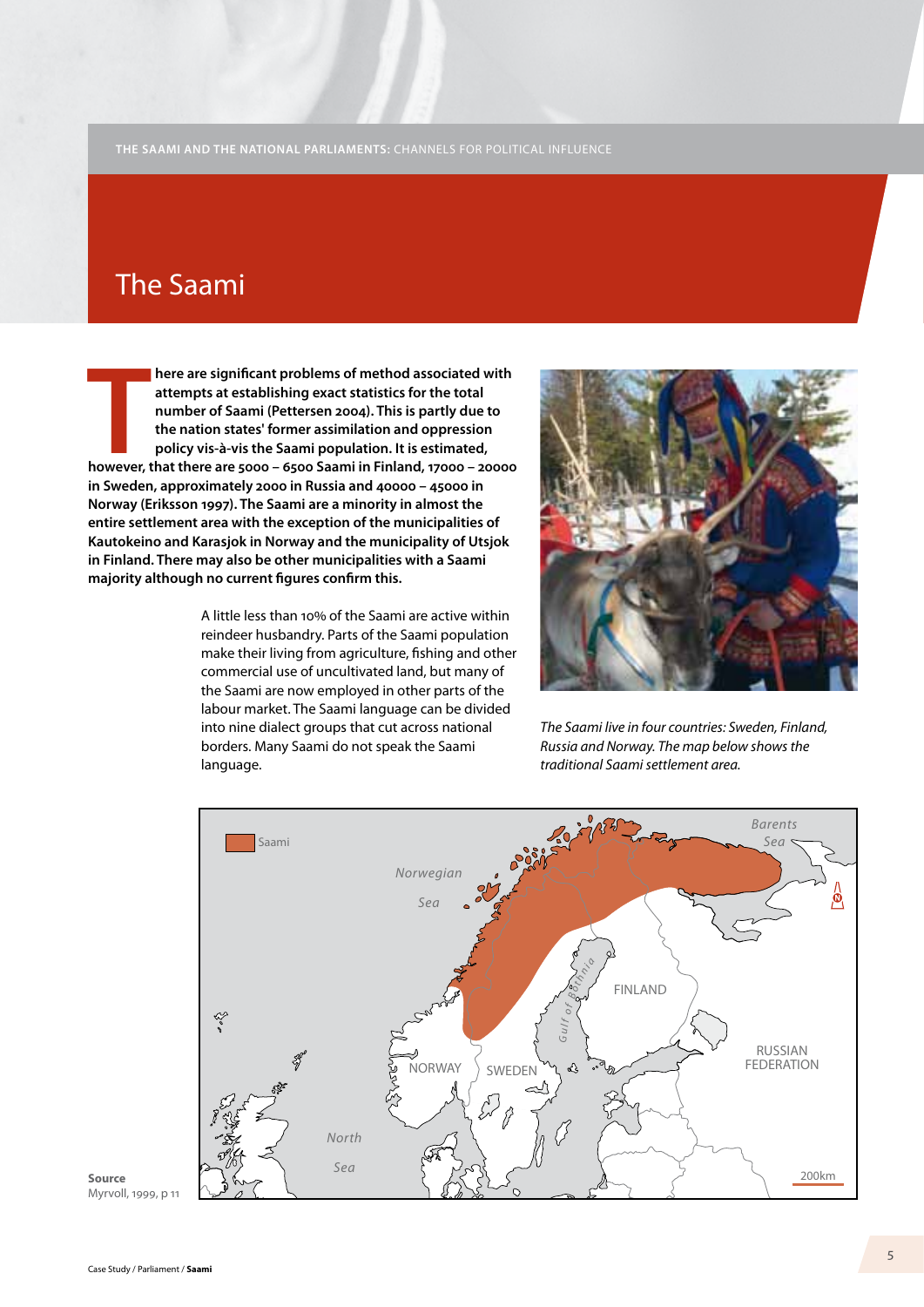# National Saami policy

#### **The States' former Saami policy**

The Nordic states' Saami policy from the 19th century up to some time after the Second World War was based on assimilation. This entailed that the Saami should replace their own cultural attributes and special linguistic features with corresponding skills from the majority culture. Saami culture, language and livelihoods were regarded as an obstacle to a consolidation of the nation states and general social development, an attitude that found its ideological foundation in Social Darwinism (Nystø 1993b). This ideological foundation was incorporated into all social structures; legislation, education, research and practical policy. There were, however, national differences. From the beginning of the 20th century, Sweden pursued a segregation policy vis-à-vis the Reindeer Saami and an assimilation policy vis-à-vis the other Saami, while Norway stuck to the assimilation policy for all Saami. On the Finnish side, the assimilation policy was not as explicit as in Norway. This means that the degree to which the various states tried to deprive the Saami of their language and culture varied in intensity (Sjølin 1996).

In the latter half of the 20th century, this ideology was gradually replaced by a more positive attitude from the governmental authorities, for example by introducing individual universal human rights. Over time, an international consensus developed that it is not possible to treat everyone the same based on identical standards. There was a gradual realisation that citizens may have different cultural backgrounds while the society at large was characterised by the majority culture. This understanding resulted in a shift in a positive direction as regards the State's relationship to minorities and indigenous peoples.

The Saami's call for collective rights is based on their status as an indigenous people. The demand for rights as an indigenous people is a response to circumstances not determined by themselves. The most important circumstances are cultural affinity and the fact that "their historical settlement areas have more or less forcefully been incorporated into the nation state" (Oskal 1998, p 149). This entails that indigenous peoples have collectively been incorporated into the State without their own consent.

In other words; the political understanding of the relationship between the majority and minority, between the State and the Saami, has changed. Upon establishment of the national Saami parliaments, the states accepted the principle of group rights. Not only did the establishment of the Saami parliaments result in a structural change of the national political systems, but also in a broader understanding of representative democracy (Broderstad 1999).

In parallel with the development in the understanding of the relationship State – indigenous people, there was also a change in the understanding of representation through numerical elections. Based on the realisation that the principle of equal weighting of ballots during elections in multicultural societies, means that ethnic minorities as a constant minority will be at the mercy of the constant majority, attempts were made to find arrangements that to a greater extent would ensure that the Saami would have a voice and be heard.

### **The formal basis for the current national Saami policy**

The development has been positive during the most recent decades as regards Saami issues. In relative terms, Saami policy issues have garnered more attention and focus on the national policy agenda than ever before. Laws and provisions have been adopted that provide stronger formal protection of Saami rights. These structural changes have created new framework conditions for political activities on behalf of the Saami, and the Saami as a people have achieved a potentially greater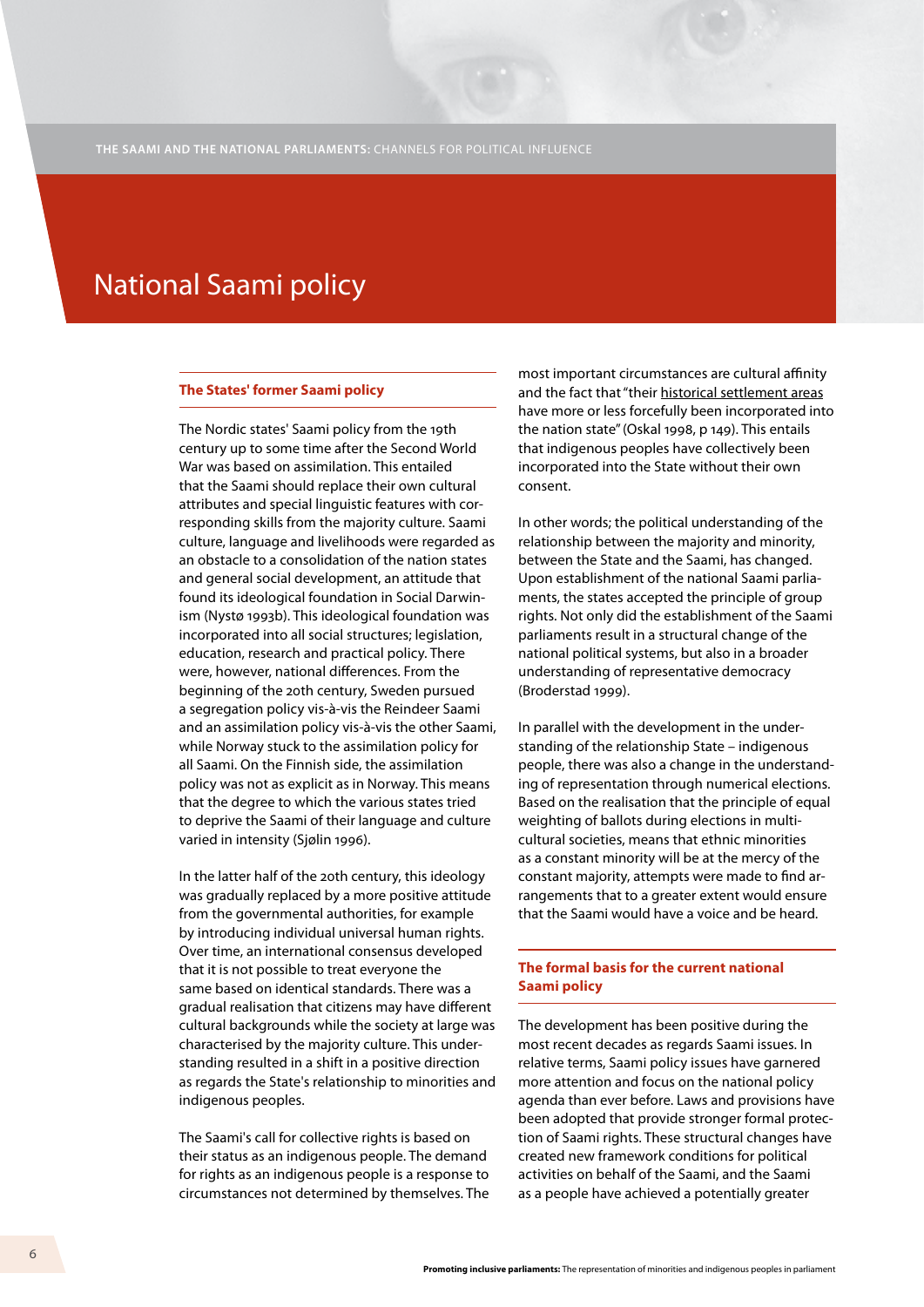## National Saami policy

sphere of influence than before. However, there are national variations as regards how far the nation state is willing to commit itself to an expansion of the Saami's political rights, and to recognise the Saami as an indigenous people and as an ethnic group entitled to collective rights beyond ordinary civil rights.

The formal basis for a national policy concerning the Saami in Finland, Sweden and Norway is two-fold; international law and national law. Even though international conventions have been ratified; i.e. approved by the State, this does not entail that these conventions automatically have the same status as national law. In some countries this requires going through a special process, for example by explicitly incorporating the conventions into national law.

International law consists of several international agreements and conventions that states have endorsed or ratified. *The UN's International Covenant on Civil and Political Rights from 1966*, which all three of the countries have ratified, and the *ILO Convention (No. 169) concerning Indigenous and Tribal Peoples in Independent Countries*, ratified by Norway, are two of these central conventions.

Article 27 in the UN's International Covenant on Civil and Political Rights from 1966 states that *"In those States in which ethnic, religious or linguistic minorities exist, persons belonging to such minorities shall not be denied the right, in community with the other members of their group, to enjoy their own culture, to profess and practise their own religion, or to use their own language"*. The UN has also determined that the article's concept of culture also comprises the material basis<sup>1</sup> for Saami culture. This interpretation has also been endorsed by the nation states.

ILO Convention No. 169 is the one most frequently referred to as regards Saami land rights as ascertained in Articles 14 and 15. The Convention also contains provisions to the effect that the states are The demand for rights as an indigenous people is a response to circumstances not determined by themselves.

obliged to consult the indigenous peoples (Article 6) and that indigenous peoples' customs shall be taken into account when applying national laws and regulations (Article 8). The Convention also has articles addressing such issues as the right to training, employment, health and education.

### **Finland**

Two provisions have been incorporated into the Finnish Constitution that cover Saami rights. Article 17, third subsection recognises the Saami's status as an indigenous people, as well as the right to use their native language when submitting inquiries to the authorities. Article 121, fourth subsection states that the Saami have linguistic and cultural autonomy within their homeland<sup>2</sup> to the extent that this is stipulated in other legislation.

In 1995 the Finnish Parliament adopted an Act on the Sami Parliament (No. 974 of 17 July 1995). Section 1 states the following regarding cultural autonomy within the homeland: *"The Saami as an indigenous people shall, as is further detailed in this act, be ensured cultural autonomy within their homeland in matters concerning their language and culture"*. Section 5 goes on to stipulate that the Saami Parliament may consider all issues concerning the Saami's language, culture and status as an indigenous people.

Contrary to what is the case in both Sweden and Norway, the authorities are obliged to negotiate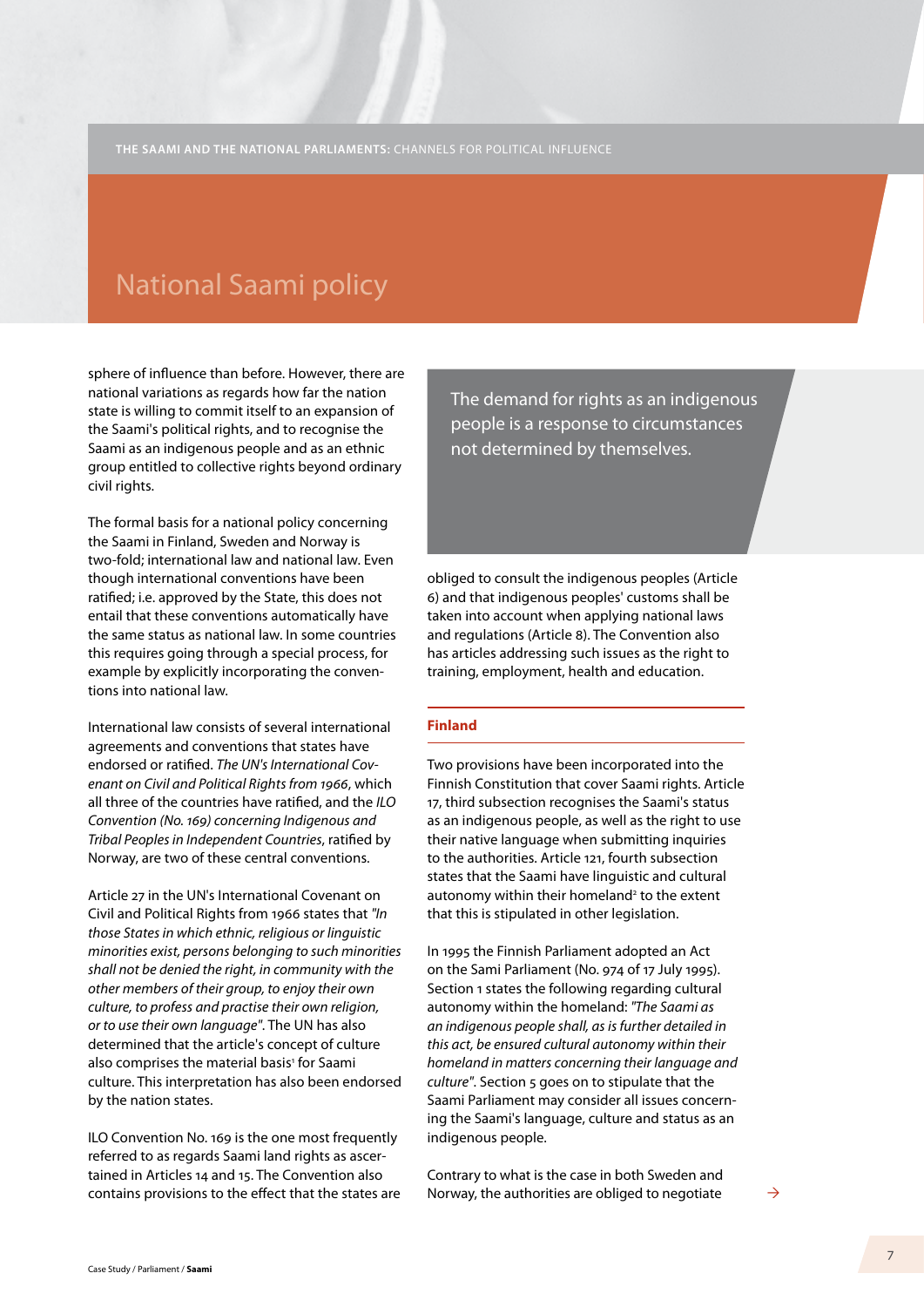## National Saami policy

with the Saami Parliament regarding all important decisions that either directly or indirectly may affect the Saami's status as an indigenous people. Section 9 states: *"The authorities shall negotiate with the Saami Parliament regarding all far-reaching and important measures, that directly or indirectly may affect the Saami's status as an indigenous people (..)"*. Compared with Sweden and Norway, the Saami in Finland therefore have the strongest statutory rights.  $\rightarrow$ 

However, practice shows that these formal rights have not been converted into practical political action to any particular extent. No comprehensive formal structures or joint arenas of significance have been established between the Saami Parliament and the Finnish Government to ensure that the intention in the legislation regarding Saami influence is met. The authorities' statutory obligation to negotiate with the Saami therefore appears to be a provision with little actual substance. The competence regarding Saami issues is also low, both in the central public administration and among Finnish politicians. This lack of competence also includes limited familiarity with Finnish legal provisions regarding Saami issues. Saami issues mainly sort under Justitieministeriet (the Finnish Ministry of Justice), but Saami issues are also handled by other ministries. The Ministry of Land and Forest is responsible for reindeer, fish and game management, while the Ministry of Education is responsible for educational and cultural activities. There is also a Saami delegation under the leadership of the county governor in Lappland County Municipality, with six members from six ministries and six members appointed by the Saami Parliament (Nordic Saami Convention 2005).

#### **Sweden**

In Sweden, the Saami's status as an indigenous people has not yet been codified into law. In connection with Sweden's ratification of the Council of Europe's Framework Convention for the Protection

of National Minorities and the European Charter for Regional or Minority Languages<sup>3</sup>, it was stated, however, that the Saami are an indigenous population. The status as an indigenous people has not, however, been stipulated in the Constitution. The reasons given by the Swedish authorities for this is that the Swedish Constitution's provisions that ethnic, linguistic and cultural minorities shall be granted the opportunity to keep their culture and social life, also provide constitutional protection for the Saami.4 The European Convention on Human Rights has also been a part of Swedish national law since 1995<sup>5</sup>, in addition to Sweden having ratified the UN's International Covenant on Civil and Political Rights, thus committing itself to follow up Article 27, for example.

As regards ILO Convention No. 169, there was a discussion in SOU 1999:25 regarding which conditions must be met before ratification can take place. Sweden has still not ratified this convention.

In 1992 Sweden adopted a Saami Assembly Act (Sametingslag 1992:1433). The act governs the activities of the Saami Parliament, and states that the Saami Parliament is a governmental authority generally to be regarded as a governmental administrative body. The Saami Parliament is also an elected body elected by and among the Saami population. The Ministry of Agriculture serves as the ministry responsible for Saami issues. Within the Ministry, it is Same- och utbildningsenheten (the Saami and Educational Department) that handles Saami and reindeer husbandry issues in addition to being responsible for higher education and research related to commerce, preservation of gene resources, genetic engineering, hunting and game management, political agricultural issues and agricultural land issues (www.regeringen. se). The responsibility for issues concerning Saami language and culture sorts under the Ministry of Cultural Affairs, while the Ministry of Education is responsible for Saami schools.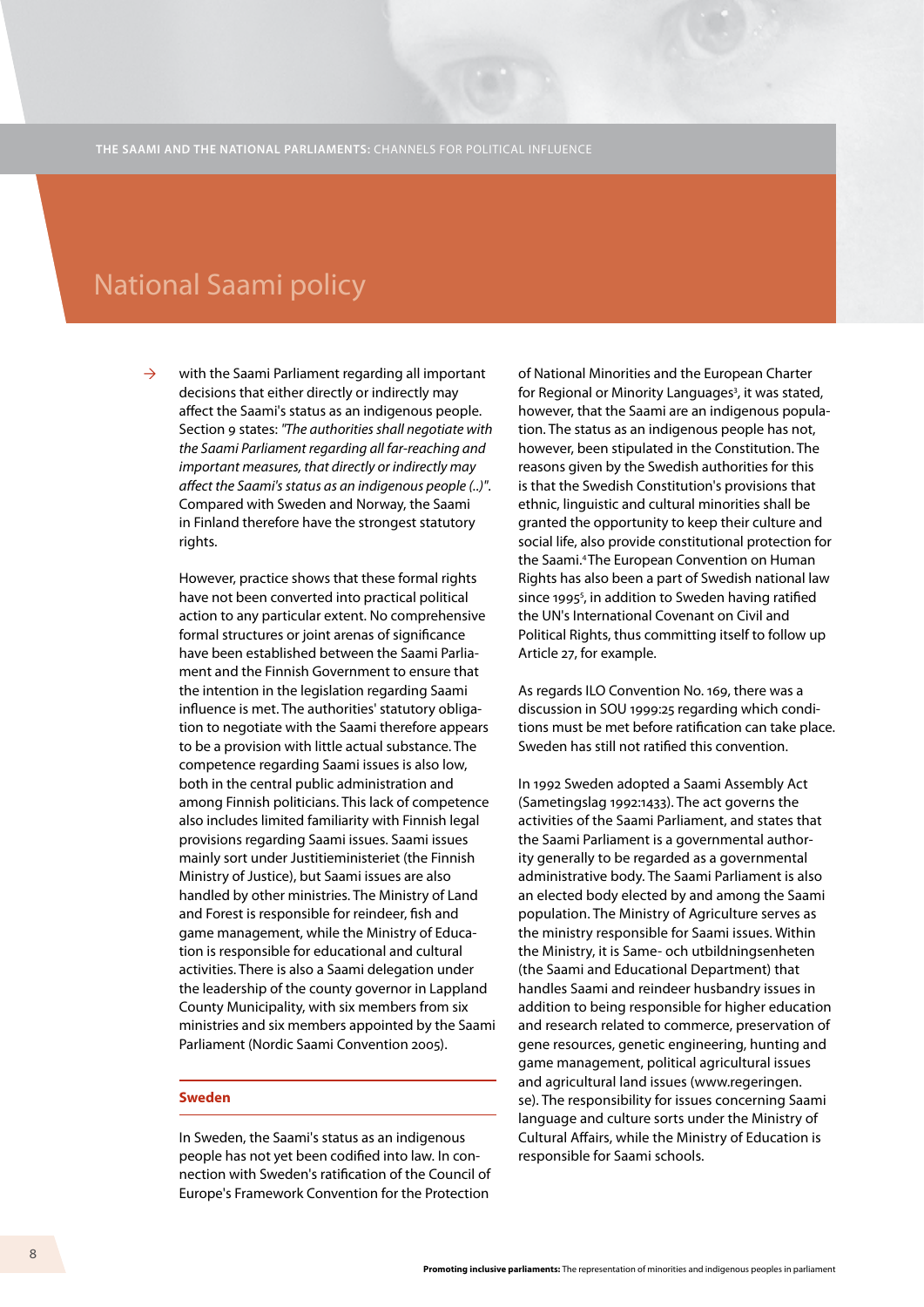## National Saami policy

#### **Norway**

His Majesty King Harald V said during the opening of the Saami Parliament in 1997: *"The Norwegian State is founded on the territories of two people – the Norwegians and the Saami"* (Hætta 1998). This had also been stated previously in Storting White Paper No. 52 (1992-1993).

In Norway, the UN's International Covenant on Civil and Political Rights is part of the national Norwegian legislation<sup>6</sup>. Norwegian authorities also ratified ILO Convention No. 169 in 1990. This Convention's Articles 13 and 14 are of particular importance for Saami land rights. In 1987, the Storting (Norwegian Parliament) adopted the Saami Act (Act of 12 June No. 56 1987). Section 1 states that: *"The purpose of the Act is to enable the Saami people in Norway to safeguard and develop their language, culture and way of life."* Approximately the same text has been incorporated into the Constitution as Article 110 a).<sup>7</sup> Chapter two of the Saami Act has provisions regarding the Saami Parliament. Section 2-1 stipulates that "The business of the Saami Parliament is any matter that in the view of the Parliament particularly affects the Sami people". Chapter three provides provisions regarding the use of Saami language for public bodies as well as geographical and administrative delimitations. The Saami language is an official language in Norway.

#### **Proposal for a Saami Convention**

In 2005, a draft Nordic Saami Convention was presented, prepared by an expert group consisting of government-appointed members from Norway, Sweden and Finland. The Convention has a total of 51 articles and the purpose of the Convention is to allow the Saami people to safeguard and develop their language, culture, livelihoods and way of life with the least possible interference by national borders. The Convention stipulates minimum rights, states that the Saami are an indigenous people in

the three countries and that the Saami have the right of self-determination. The states' responsibility comprises all administration levels: national, regional and local.

The Convention is divided into a total of seven chapters, which include Saami control through the rights of the Saami parliaments and their relationship to the State, Saami language and the status of the culture, e.g. through Saami media, education and research, Saami land and water rights and Saami livelihoods.

The preface mentions the Finnish representatives' difficulties with accepting parts of the Convention, including Article 3 on the right to self-determination, Chapter 4 on Saami land and water rights, and Article 42 on reindeer husbandry as a Saami livelihood. The Convention is, however, supported by all members, has been subjected to a consultation process and is currently being considered by the various governments.

Russia is not covered by the draft convention.

### **Russia**<sup>8</sup>

Russia has ratified the UN's International Covenant on Civil and Political Rights and, like the other countries with Saami settlements, is bound under the covenant and its Article 27. The covenant is part of national Russian law (Ravna 2002). ILO Convention No. 169, however, has not been ratified by Russia.

 $\rightarrow$ 

Saami policy issues have garnered more attention and focus on the national policy agenda than ever before.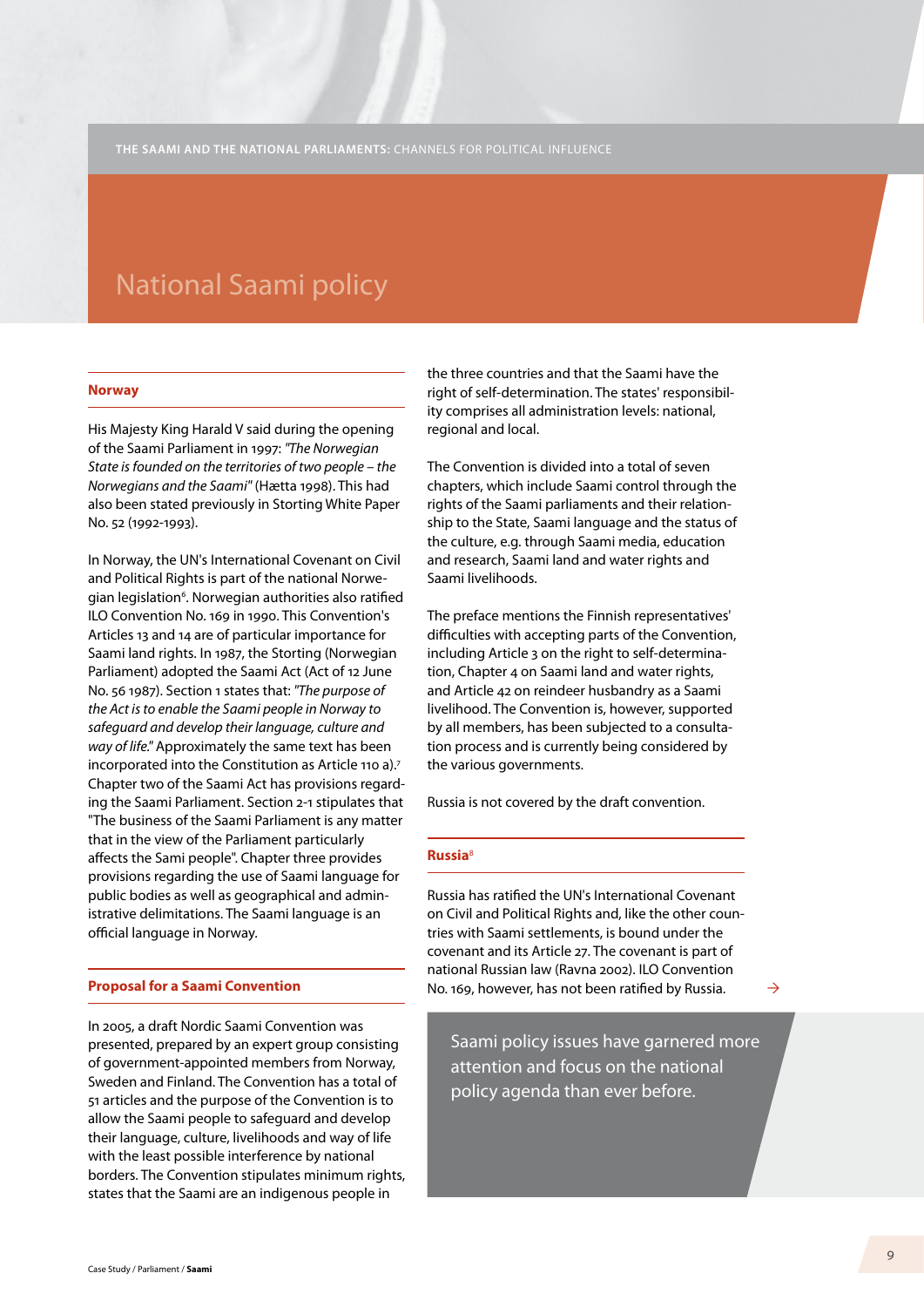# National Saami policy

As is the case in Finland and Norway, Russia also has a provision in the Constitution that provides protection for indigenous peoples, that states:  $\rightarrow$ 

*The Russian Federation guarantees the rights of small indigenous peoples in accordance with the generally accepted principles and standards of international law and international treaties endorsed by the Russian Federation.*  **Ravna 2002**, p 154

Legislation at the federal and regional level is subject to the constitutional provisions of the Russian Federation.

The Federal Assembly of Russia adopted on 30 April 1999 the "Act relating to guarantees of the rights of small indigenous peoples of the Russian Federation", also called the "Indigenous Peoples Act" (Ravna 2002). The Act provides, for example, rights for indigenous peoples to participate in areas such as consultation and control concerning traditional land areas and as regards traditional ways of living and livelihoods. The Act does not grant strong legal protection, but still ensures a legal basis (Ravna 2002). In spite of these formal provisions regarding indigenous peoples' rights, the indigenous peoples themselves experience that they are excluded from their traditional land areas by other economic interests (IWGIA 2002). The Saami language, culture and natural basis for the culture in Russia are therefore under great pressure. As a small indigenous people, the Saami generally have little opportunity to reach the Russian authorities, neither through the ballot box nor by elected representatives giving priority to the Saami or indigenous peoples in general. The Duma in the County of Murmansk, however, adopted provisions in 1997 that state that the governmental bodies in Murmansk shall assist the Saami in implementing their rights (Rantala 2005). The municipality of Lovozero has also employed one person to handle indigenous people issues (Rantala 2005).



The Russian Saami are organised in two organisations; Guoládaga Sámi Searvi (Kola Saami Association) established in 1989, and Murmanskka guovllu Sámesearvi (Saami Association of Murmansk Region). Both associations are members of the Saami Council,<sup>9</sup> which has status as a "permanent participant"10 in the Arctic Council. The Saami on the Russian side can therefore be heard through this body. The Russian Saami also have the opportunity to work through the organisation RAIPON (Russian Association of Indigenous Peoples of the North, Siberia and Far East).<sup>11</sup> This entails that the Saami in Russia can strengthen their influence through participation in various international forums through these two organisations that have status as NGOs<sup>12</sup> in various international organisations.

For the Saami on the Russian side, it is also important that the Saami in the other Nordic countries show solidarity and use any available opportunity to influence Russian policy and politicians in a positive direction as regards both social rights and the rights of indigenous peoples.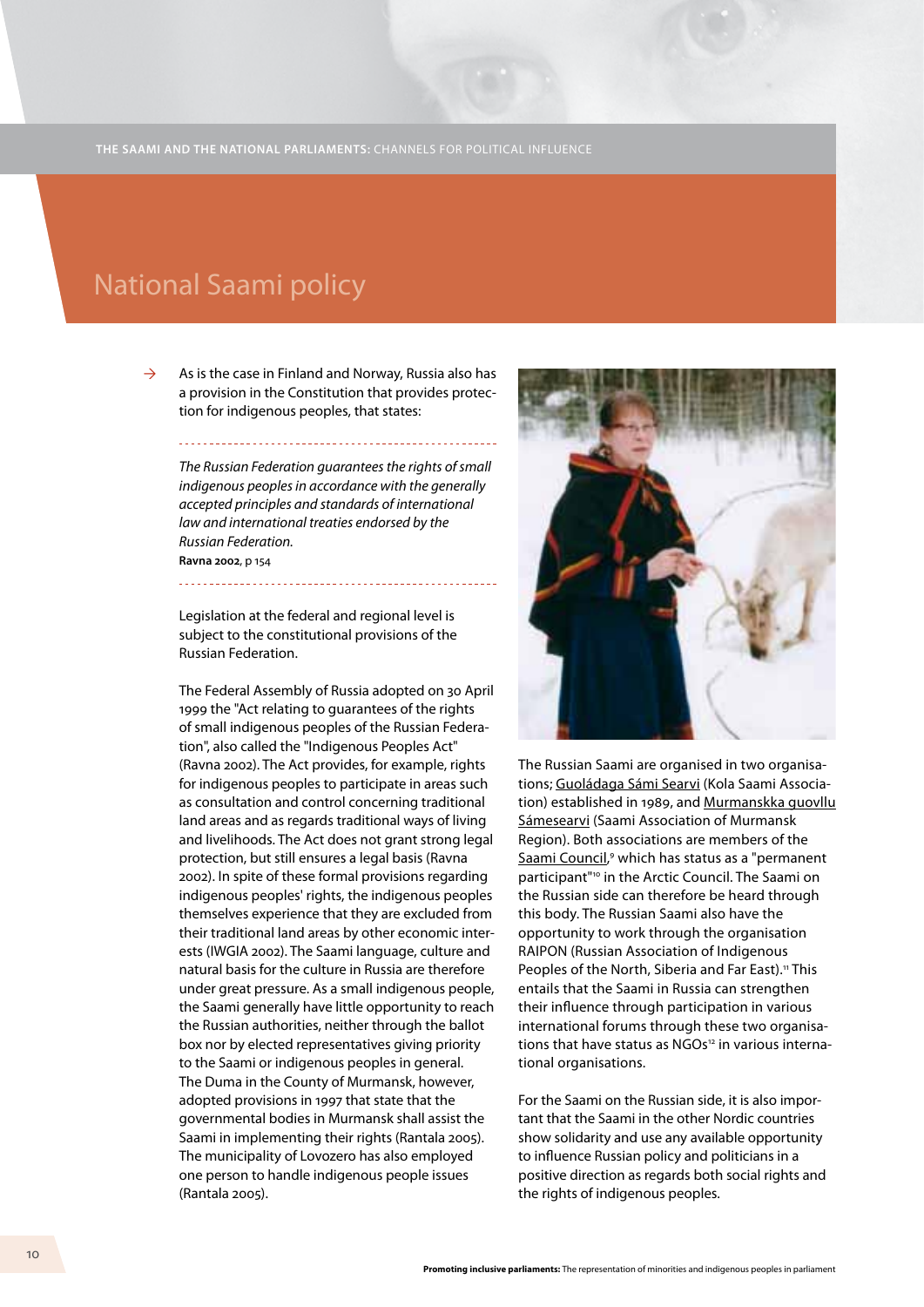# The direct channel

**THE SAMIGE STARK IN THE SAMIGHT SHEAD STARK IS A BASED ON MAJOR STARK IS DESCRIPTED AN APACTE OF A BASIC principle is an electoral system in which each citizen has one vote carrying the same weight with decisions made bas he direct channel in this context shall be understood to mean systems that regulate the composition of and participation in national democratically elected bodies. The basic principle is an electoral system in which each citizen has one vote carrying the same weight with decithe same formal rights as the rest of the population.** 

> In the Western democracies, ideological divisions are organised into national parties. Saami issues must also be adopted into these systems characterised by the majority's understanding of culture and society, and compete for attention with issues of national interest. How the Saami make use of this direct channel varies from country to country. In Sweden the Saami have historically rejected national parties as an appropriate alternative for promoting Saami issues. In Norway, however, the ties have been closer. This division showed up even at the first Saami Congress in Trondheim in 1917, where among the Swedish Saami there *"was an overwhelming majority for a policy independent of party politics"* (Minde 1996, p 3). Finnish Saami participate in national parties to a greater extent than in Sweden, but appear to make less aggressive use of these channels than the Norwegian Saami. The fact that the electoral channels have been used differently can, at least to some extent, be due to the states' policy vis-à-vis the Saami being different in the three countries, with the result that the Saami societies have developed differently.

> Proposals regarding separate seats for the Saami in the national parliaments have been presented from time to time, but have not yet been considered in Finland, Sweden or Norway. This has also not been a prioritised demand by the Saami organisations. However, there are examples of indigenous peoples having direct representation in national elected parliaments. Denmark has a provision in the Constitution that stipulates that Greenland shall be represented in the Danish parliament Folketinget (NOU 1984:18). In New Zealand, seats have been reserved for the Maori in the national parliament since 1867 (McGill 1996-1997).

### **The direct channel in Finland**

Ordinary elections to the Eduskunta (Finnish parliament) are held every fourth year, and all citizens from 18 years of age have the right to vote. People elected to the parliament must be eligible to vote during the parliamentary election. The president may issue writs for a new election. The country is divided into fifteen constituencies, and the number of inhabitants determines the number of representatives from each constituency. A total of 200 representatives are elected.

Proposals regarding separate seats for the Saami in the national parliaments have also not been a prioritised demand by the Saami organisations.

Elections in Finland are based on proportional representation with the voters being able to influence which persons are elected. Lists may be organised through a party or an electoral pact, but the candidates are not ranked in any order on these lists. The voters therefore vote both for a list and for a person on this same list. A vote on a person is counted as a vote for the party/list, and the sum total of such votes for the parties will determine how many seats each party will have from each constituency (Heidar and Berntzen 1993). The number of votes for each candidate will determine who will represent the party/list.

The Saami population in Finland has not yet been represented in the Finnish parliament (Aikio 1994). Since 1978, however, the parliamentary committees have conducted hearings with Saami representatives. No Finnish party has adopted any separate Saami policy, but the parties have been influenced

 $\rightarrow$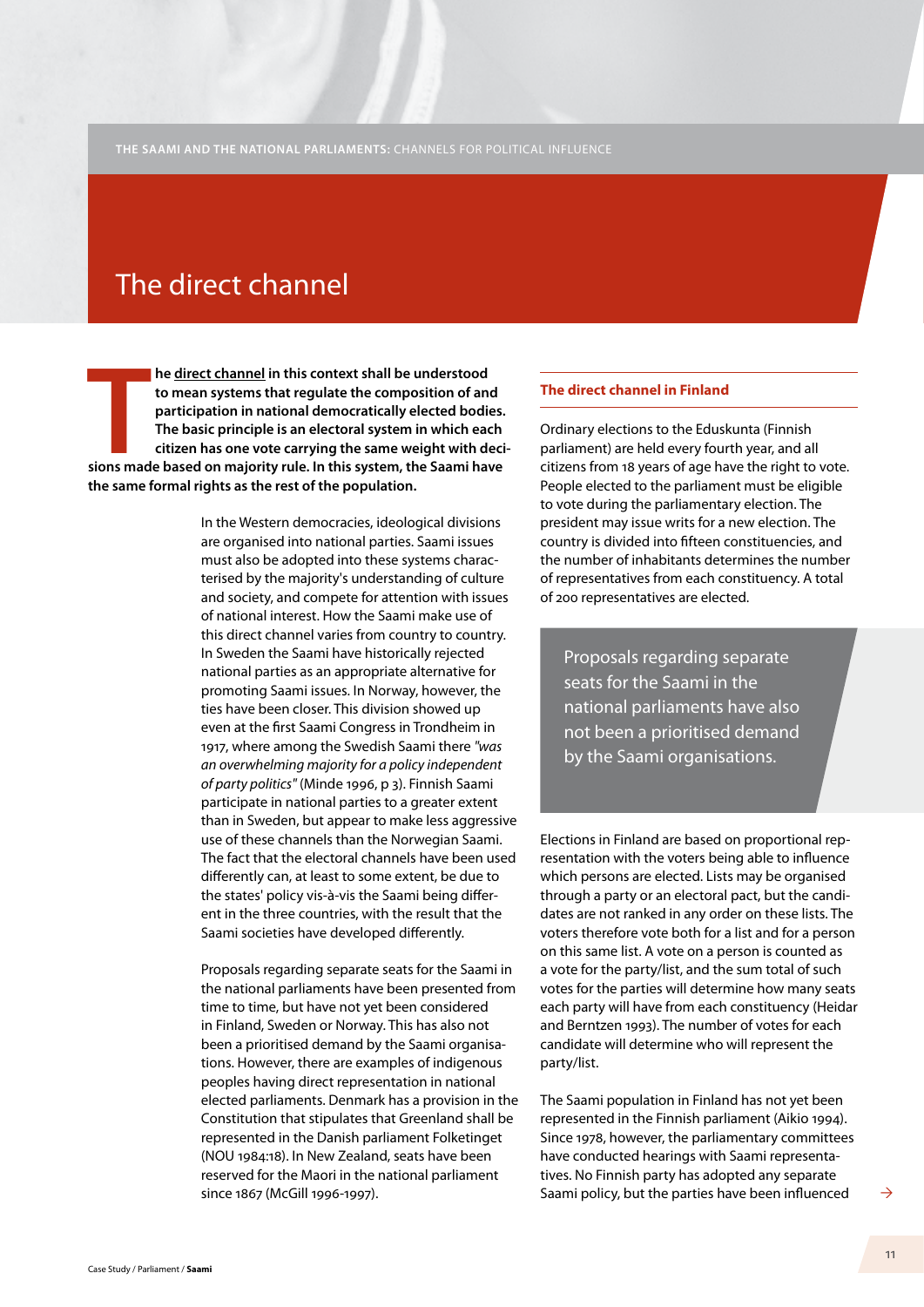### The direct channel

by Saami members. It is difficult to determine the extent of this influence, however, because the parties do not have Saami issues on the agenda or clear Saami policy objectives. Quite the contrary, as the term "Saami policy" is rarely used because Saami politicians do not want to "irritate" the Finnish majority (Eriksson 1997). However, Finnish Saami have been elected to municipal councils as representatives of Finnish parties in the Saami municipalities in Northern Finland, in addition to Saami also having been elected on Saami lists with no party affiliation.  $\rightarrow$ 

#### **The direct channel in Sweden**

Ordinary elections to the Riksdag (Swedish parliament) are held every fourth year. Elections for county councils and municipalities are also held on the same day. All citizens above 18 years of age are entitled to vote. The country is divided into 29 constituencies for the Riksdag elections. The constituencies correspond with the counties with a few exceptions. A total of 349 representatives are elected to the Riksdag. People elected must be eligible to vote during the parliamentary election in addition to having been nominated by a political party or a political group. The candidates are listed in a ranked order.

#### **Political participation**

No Saami has been elected to the Swedish Riksdag since the introduction of universal suffrage (Sjølin 1996)<sup>13</sup>. Proposals for Saami representation were presented to the Riksdag in both 1920 and 1930, and in 1940 there was a proposal that a "lappriksdag" (Lapp Parliament) should be established with duties such as appointing Saami representatives to the national parliament (Sjølin 2002, pp 51-56). Since then no written demands have been presented for separate Saami seats in the Swedish parliament. As regards ensuring that the Saami would be able to congregate to safeguard their own interests, the Swedish authorities covered the costs of the meeting in 1937 and 1948 to obtain Saami viewpoints on bills being

considered by the Riksdag (Sillanpää 1994). This may be interpreted to mean that Swedish authorities wanted to let the viewpoints of the Saami be heard. However, these were only two single events against a backdrop of governmental tutelage and lack of rights as a people. This was stated as late as in 1974: *"The State as the protector of the Saami provided poor protection in matters where the State was a stakeholder. It is currently the State that causes the greatest encroachment on the Saami"* (Dahlström 1974, p 109).

#### **Participation in party politics**

Even as early as the first Saami Congress in Trondheim in 1917, the Swedish Saami rejected the notion that cooperation with the national parties was an option. The same happened the following year, in Östersund in 1918, during the first national congress for the Saami in Sweden, as there was a majority for not engaging in ordinary party politics there as well. The main reason for this may be the historical conflict between reindeer husbandry and other livelihoods. The national Swedish parties were not regarded as natural allies in this conflict. On the contrary, they were perceived to be advocates for and collaborators with agriculture and forestry interests. Another explanation may be that the Saami wanted to pursue a neutral line in terms of party politics in order to be more free to influence existing decision processes without being tied to individual parties (Sjølin 1996).

As the Saami decided on a neutral strategy as regards party politics, there were few Saami on the ballots and not many in the parties well acquainted with Saami issues. It may be said that the consequence of this could be seen when the Riksdag in its debate on SOU 1989:41 on Saami law and the Saami Parliament "manifested a lack of knowledge and competence regarding Saami issues" (Nystø 1993b, p 48). It appeared that the Saami policy debate among the parliamentary representatives to a large extent was focused on reindeer husbandry without placing it in a comprehensive Saami policy context. National Swedish Saami policy has in other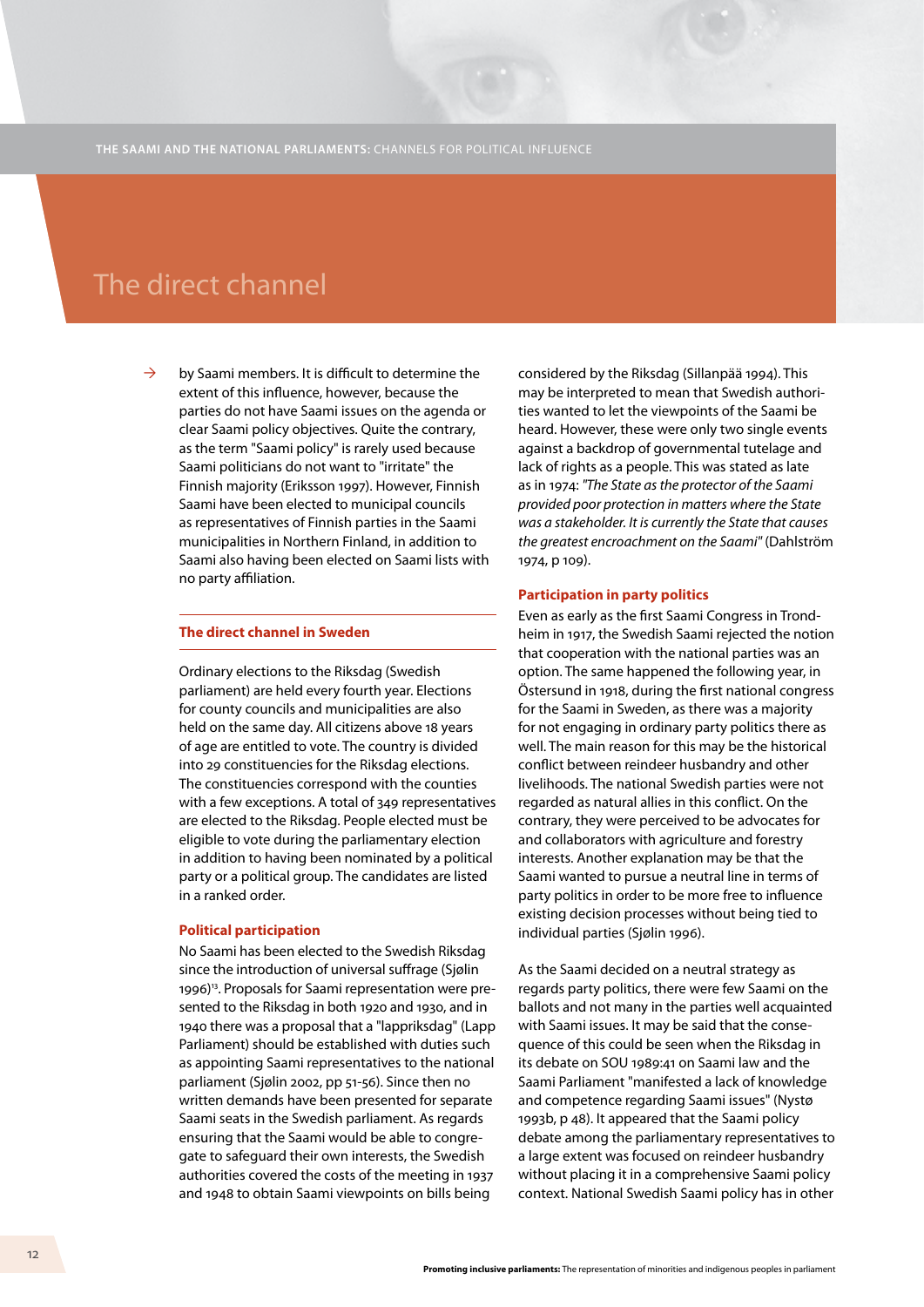### The direct channel

words been focused on reindeer husbandry up to the present, with affiliation to this livelihood being considered as the objective criterion for ethnic Saami identification (Mörkenstam 1999).

Prior to the establishment of the Saami Parliament, there were no Saami lists for municipal, county or parliamentary elections. After the Saami Parliament has started to function, and the Saami organisations have established their own Saami parties, several of these parties have established lists during municipal elections and gained seats. Another development in recent years is that several Swedish parties have prepared a separate Saami platform, including the Left Party of Sweden, the Green Party of Sweden and the Swedish Social Democratic Party.

### **The direct channel in Norway**

Elections in Norway are based on proportional representation. Ordinary elections to the Storting (Norwegian Parliament) are held every fourth year, and all citizens from 18 years of age have the right to vote. The country is divided into 19 constituencies for the Storting elections. The Storting has 165 seats.

Elected persons must be eligible to vote during the parliamentary election in addition to having been nominated by a political party or an electoral pact or be on an approved list. The candidates are listed in ranked order.

#### **The first Saami policy mobilisation**

The first Saami, Isak Saba, was elected to the Storting in 1906. He represented the socialist party for Eastern Finnmark and was elected based on two programs, of which one was a Saami policy platform. The northern Saami mobilisation was to a large extent a Sea Saami movement with a background in the Norwegianisation policy and the economic deterioration for the Sea Saami (Drivenes and Jernsletten 1994). However, Saba was to remain In 1921, the Saami movement in Finnmark County had separate lists for the parliamentary election.

a solitary figure in the Storting in his attempt at slowing down the Norwegianisation of the Saami. He also did not gain any support for his modest campaign from his own fellow party members. There was broad political consensus in the Storting regarding Norway's assimilation policy vis-à-vis both the Saami and other minorities, a consensus that did not show any sign of change until after 1945.

There was also a mobilisation among the South Saami. The motivation of the South Saami, as for the Swedish Saami, was to defend the interests of reindeer husbandry, which were under strong pressure from the authorities. The fact that business interests and conflicts gained the most attention, while the South Saami were few in numbers, rendered any establishment of alliances with Norwegian parties very difficult (Drivenes and Jernsletten, 1994, Minde 1980). This, however, resulted in an inner unity among the South Saami, which in turn ensured that most South Saami organisations survived the 1930s and 1940s.

Around 1920, the Saami movement in Northern Norway, like the South Saami and the Saami on the Swedish side, attempted to stay outside Norwegian party politics. In 1921, the Saami movement in Finnmark County had separate lists for the parliamentary election. The same was the case in Nordland County in 1924. They were, however, a long way off receiving the votes necessary for a seat in the Storting. These two attempts, and a Saami policy supplement to the election manifesto of the

 $\rightarrow$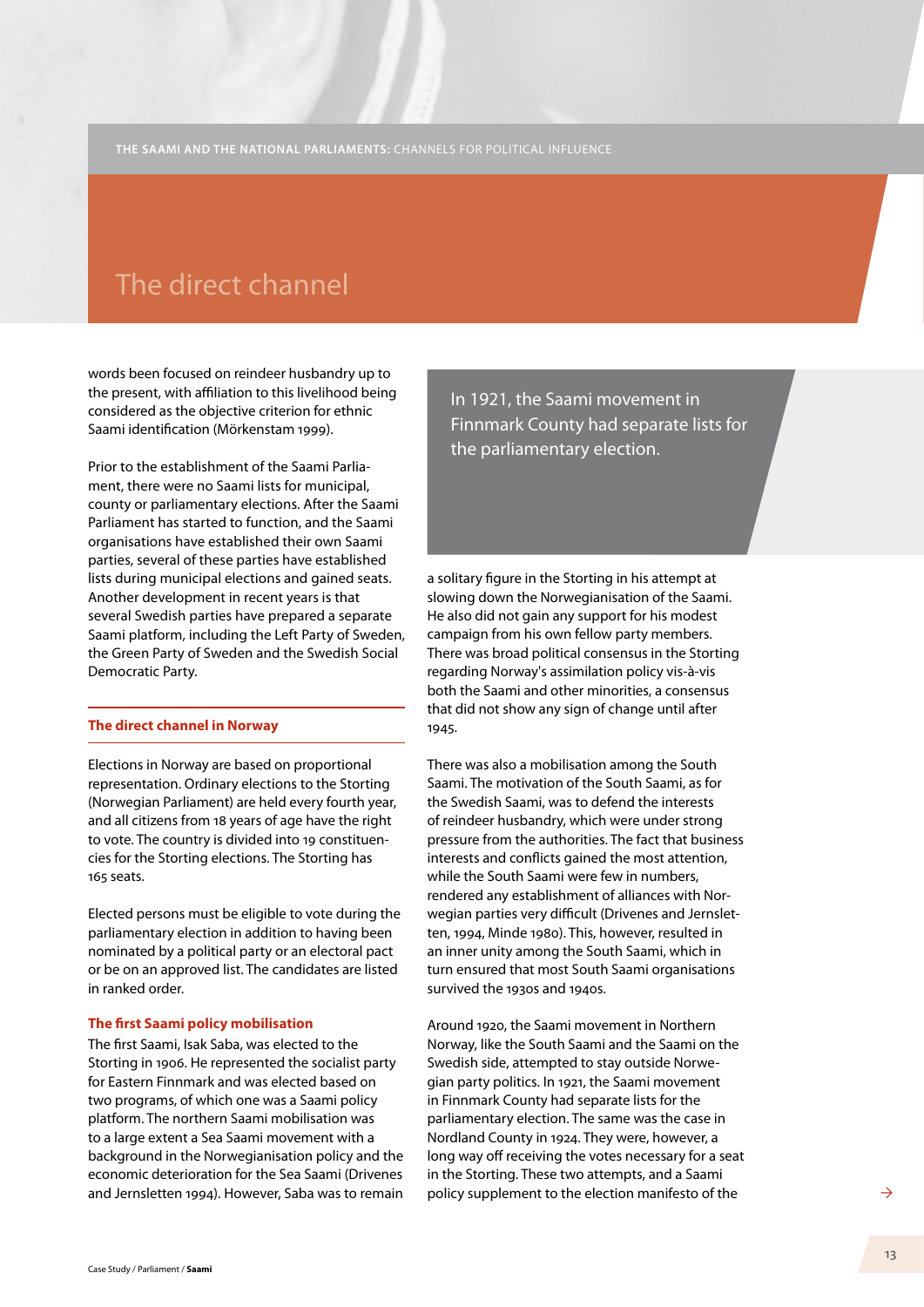### The direct channel

Labour Party in 1924, marked the end of the Saami policy mobilisation aimed at the Storting for several decades. Any representatives in the Storting with a Saami background during this period up to the 1990s, were not elected based on a Saami policy platform and did not promote any significant Saami policy initiatives (Minde 1995).  $\rightarrow$ 

#### **Participation and representation**

After 1945 there was a new Saami mobilisation, this time through establishment of national Saami



organisations. "The Sámi in Sweden showed the way in the 1950s and 1960s. The breakthrough came in Finland, where an elected Sámi parliament was established in 1973. In Norway, a major change occurred in public opinion about the Sámi situation during the 1980s." (Magga 1994). The conflict between the Saami and the State concerning the development of the Alta/Kautokeino watercourse created a political legitimacy crisis for Norwegian authorities, which resulted in a change in the political climate for Saami issues in a more positive direction.

Pursuing power through participation in the national election system is basically a Norwegian phenomenon during this period. The Saami movement made it possible once again to present Saami lists. This happened for the first time after 1945 during the parliamentary election in Finnmark in 1969 (NOU 1984:18). After this there were Saami lists during municipal, county and parliamentary elections in Finnmark, Troms and Nordland counties. Saami representatives have also been elected to municipal councils, county councils and the Storting via Norwegian party lists, and have worked actively on Saami policy issues. Sámeálbmot bellodat (Sami People Party) was approved as a nationwide party in 1999.

Direct Saami representation in the Storting has been proposed several times. In 1969, when there were Saami lists in Finnmark for the parliamentary election, it was stated that "the time is now right for amending the Constitution of Norway to provide a legal basis for the Saami's right to representation in the Norwegian Storting" (NOU 1984:18, p 479). In 1974, the Liberal Party suggested that the Constitution should be amended to stipulate that the Saami in Norway should elect two separate representatives. However, the demand for direct representation in the Storting through fixed seats has never been a rallying point for Saami organisations. It was instead the demand for a separate elected body that was pursued to strengthen the democratic rights of the Saami.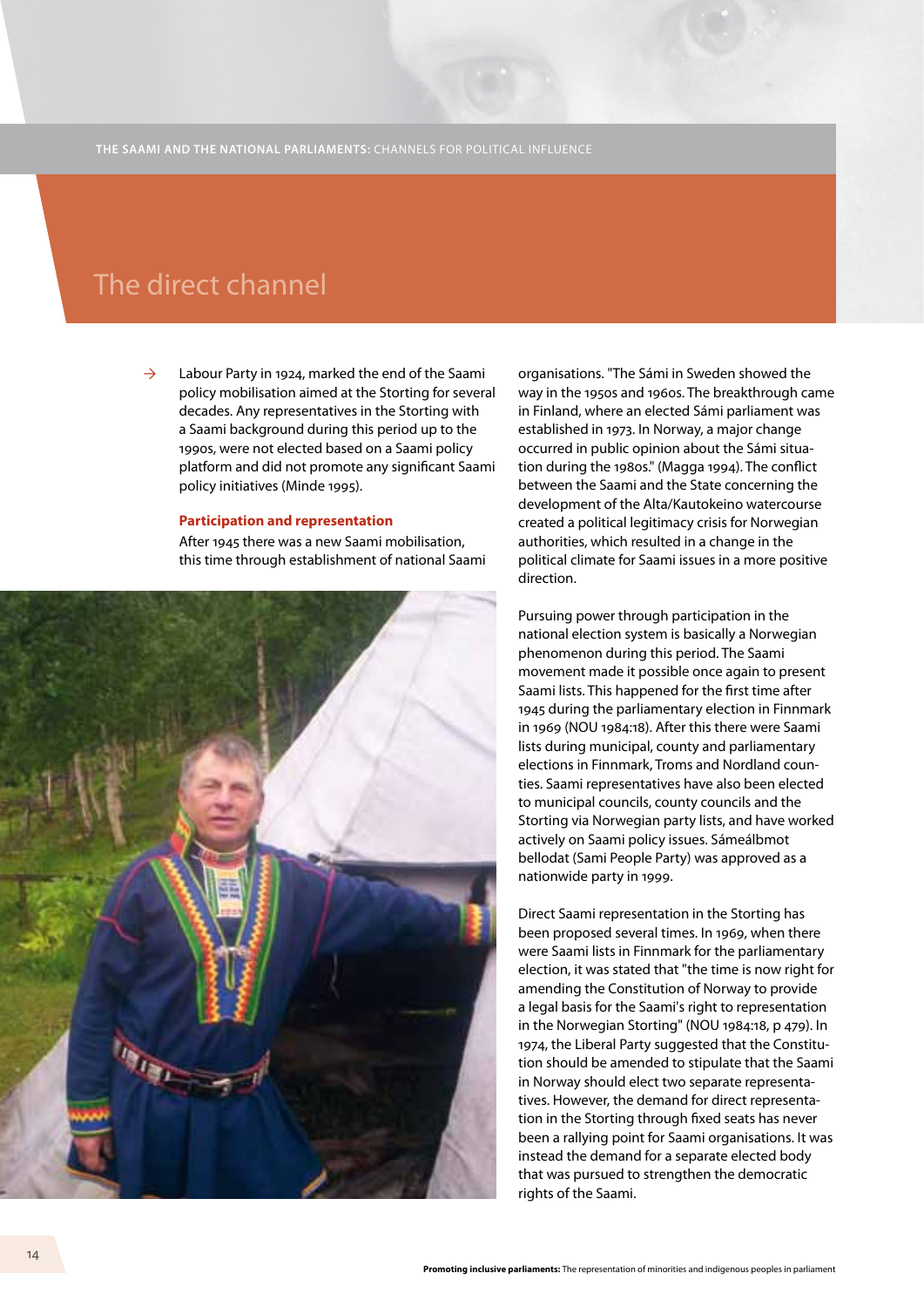# The Indirect channel

**THE REVALUS IN THE REVALUST SHEP THE PREVENTIFY AT A LARGE PREVENTIFY AND PARTIST ARRANGE PREVENTIFY AT A large extent SAMP ISLAM CONTINUES Are to a large extent of Sami parliaments' electoral register is voluntary. In ot he Saami channel, or indirect channel, to the national parliaments is the elected Saami parliaments. Elections are organised as direct elections based on an electoral register of Saami eligible to vote. Registration in the Saami parliaments' electoral register is voluntary. In based on the same model used in the respective countries. This entails that there also are some differences between the three Saami parliaments.** 

> The Saami parliaments have been established based on the realisation that the Saami will always be a small minority in the national political systems, and that the ordinary (direct) electoral channel does not ensure that the voice of the Saami is heard. The prelude to the indirect channel was the growth of national Saami organisations after the Second World War. The precursors were local Saami associations, as well as non-Saami organisations, with most of the members from academic communities with Saami language and culture issues as their main focus. The Nordic Saami Council was established in 1956 as a coalition of Saami national organisations from Sweden and Norway and the Saami Parliament in Finland. When the borders to the east were opened and Russian Saami could participate as members, the name was changed to the Saami Council. The Council is funded annually via the Nordic Ministerial Council's budget.

> In 2000, the Saami parliaments in Finland, Sweden and Norway established a joint Nordic cooperative body; the Saami Parliamentary Council. The Saami Council and the Saami in Russia have status as observers in the Council. The purpose of the Saami Parliamentary Council is to safeguard the interests of the Saami and strengthen Saami cooperation across the borders. The objective is also to coordinate the voice of the Saami internationally and in particular vis-à-vis other indigenous peoples in the world. The chairmanship rotates between the three countries. Over a four-year period, each of the Saami parliaments will hold the position as president or vice president for a period of 16 consecutive months. The secretariat function is

handled by the Saami parliament from which the president hails.

#### **The Saami channel in Finland**

Lapin Sivistysseura was established in 1931, and was the first organisation dealing with Saami issues in Finland. The initiative came from non-Saami bureaucrats and academics with Saami language and culture as their special field. The members were also to a large extent non-Saami (Jernsletten 1995, Sillanpää 1994). For many years, the organisation was one of the most influential in Scandinavia with the purpose of promoting attention to Saami culture. In 1945, the Saami established a separate organisation; Saami Litto. This organisation, however, never became a strong national Saami interest group vis-à-vis Finnish authorities (Sillanpää 1994). As Finnish Saami do not have an exclusive right to reindeer husbandry, there has also been no development of a strong Saami reindeer husbandry organisation.14 Saami reindeer owners are a minority in the Finnish reindeer husbandry organisation Paliskuntain Yhdistys.

In a joint meeting between Lapin Sivistysseura and Saami Litto in 1947, a memo was drafted specifying necessary public measures to safeguard the future of the Saami. This meeting resulted in the establishment of a commission on Saami issues in 1949. The commission presented a proposal for establishment of the first Saami Parliament in 1972 (Sillanpää 1994).

The establishment of this Saami Parliament lead to Saami activists changing their focus from political mobilisation to cooperation with the State. "Most nongovernmental political organizations eventually died, and with them also critical and "irresponsible" voices. This is an important explanation for the comparatively quiet and weak opposition of Finnish Sami." (Eriksson 1997, p 98).

With the establishment of the national organisation Suoma Sámiid Guovddášsearvi (Saami Association

 $\rightarrow$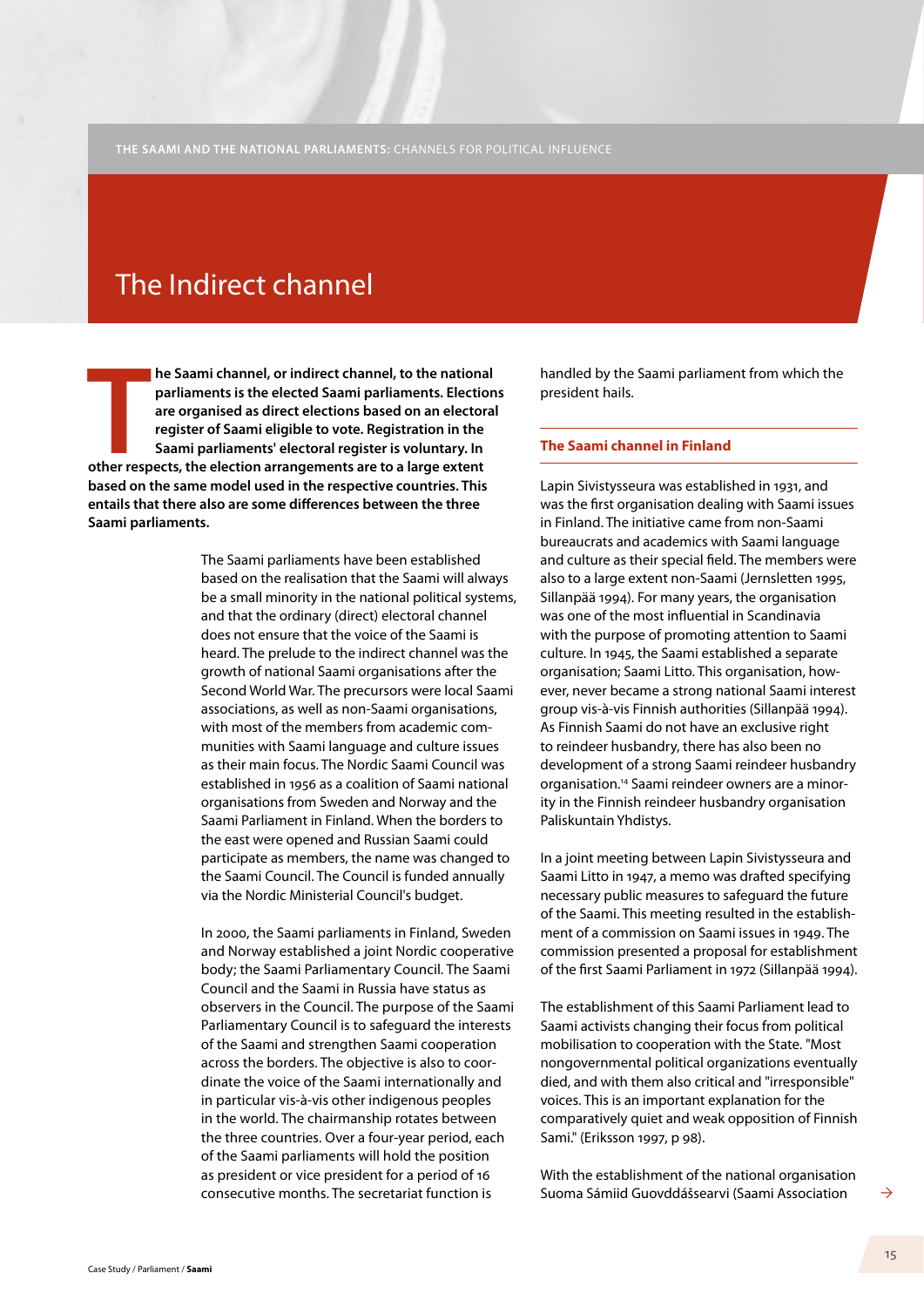### The Indirect channel

of Finland) in 1996, Finnish Saami once again had an organisation with all Saami as its target group. Suoma Sámiid Guovddášsearvi is a member of the Saami Council. The activities are mostly financed via earmarked funds, which provides for poor economic framework conditions. Without reasonable financing of the operations, it will not be possible to develop an effective Saami political organisation in Finland.  $\rightarrow$ 

As regards who has pushed Saami issues in Finland, Sillanpää says: *"In some ways, the Finnish state has been the instrumental force in the mobilization of a collective Sami political identity when, by means of a Cabinet Decree in 1973, it created the Sami Delegation (or "Sami Parliament")."*15 (Sillanpää 1994, p 58). The progress may therefore be interpreted as coming because *"pro-Saami bureaucrats in the ministries may have had a considerable influence in effecting reform."* (Jernsletten 1994). The Saami policy development on the Finnish side therefore appears extraordinary compared with Sweden and Norway, where the development is a result of Saami demands.

#### **The old Saami Parliament (1972 – 1995)**

The first trial election to the Delegation for Sami Affairs (Saami Parliament) was held in 1972. The first ordinary election took place in 1975, and the first Saami Parliament convened at the beginning of 1976. The Parliament had 20 representatives and was the Finnish Saami's voice in the Saami Council. After 1972, the Saami Parliament was the unifying body for Finnish Saami. Saami initiatives vis-à-vis the authorities also came from here, with the result that "the Constitutional Committee of the Eduskunta has, since 1976, issued a number of statements (...)."(Sillanpää 1997, p 206). The old Saami Parliament (Sámi Párlameanta) was replaced by the new Saami Parliament (Sámediggi) in 1995.

#### **The new Saami Parliament in Finland**

In 1995, the Finnish Eduskunta adopted an Act on the Sami Parliament (Act No. 974) where it was resolved that a Saami Parliament would be established. Section 1 of the Act states that the Saami

have status as an indigenous people. This was an important change in status for the parliament and the Saami people in Finland.

The Saami Parliament has 21 representatives and four deputies. The Act on the Sami Parliament stipulates that the Saami Parliament shall be lead by a chair and two deputy chairs (Section 11 of the Act on the Sami Parliament). Of the ordinary representatives, there must be at least three representatives and one deputy from each of the municipalities within the Saami "Homeland" (Section 4). Elections to the Saami Parliament are held every fourth year. All of Finland constitutes one constituency. A candidate must be proposed by three other persons. The elections are therefore purely individual in nature where *"Family, friends and neighbours seem to be the electoral basis"* (Eriksson 1997, p 140). The candidates do not represent any parties or groups, and there is thus no party machine behind the representatives in the Saami Parliament. As there is only one national Saami organisation in Finland, it is expected that the Saami Parliament will be dominating body in the Saami policy arena in the future as well.

### **The Saami channel in Sweden**

The first national Saami organisation in Sweden, Same Ätnam,<sup>16</sup> was established in 1945. The main objective of this organisation is to promote the interests of Saami not affiliated with reindeer husbandry. In 1950, Svenska Samernas Riksförbund (SSR)17 was established to safeguard the interests of the Reindeer Saami. Both organisations have been represented in governmental committees handling Saami issues. In addition, Saminuorra was established in 1963 and Landsförbundet Svenska Samer (LSS) in 1980. Since then, the national organisations Renägarförbudet and Samerna have also been established.

The demand for a Saami Parliament was fronted by Same Ätnam and Svenska Samernas Riksförbund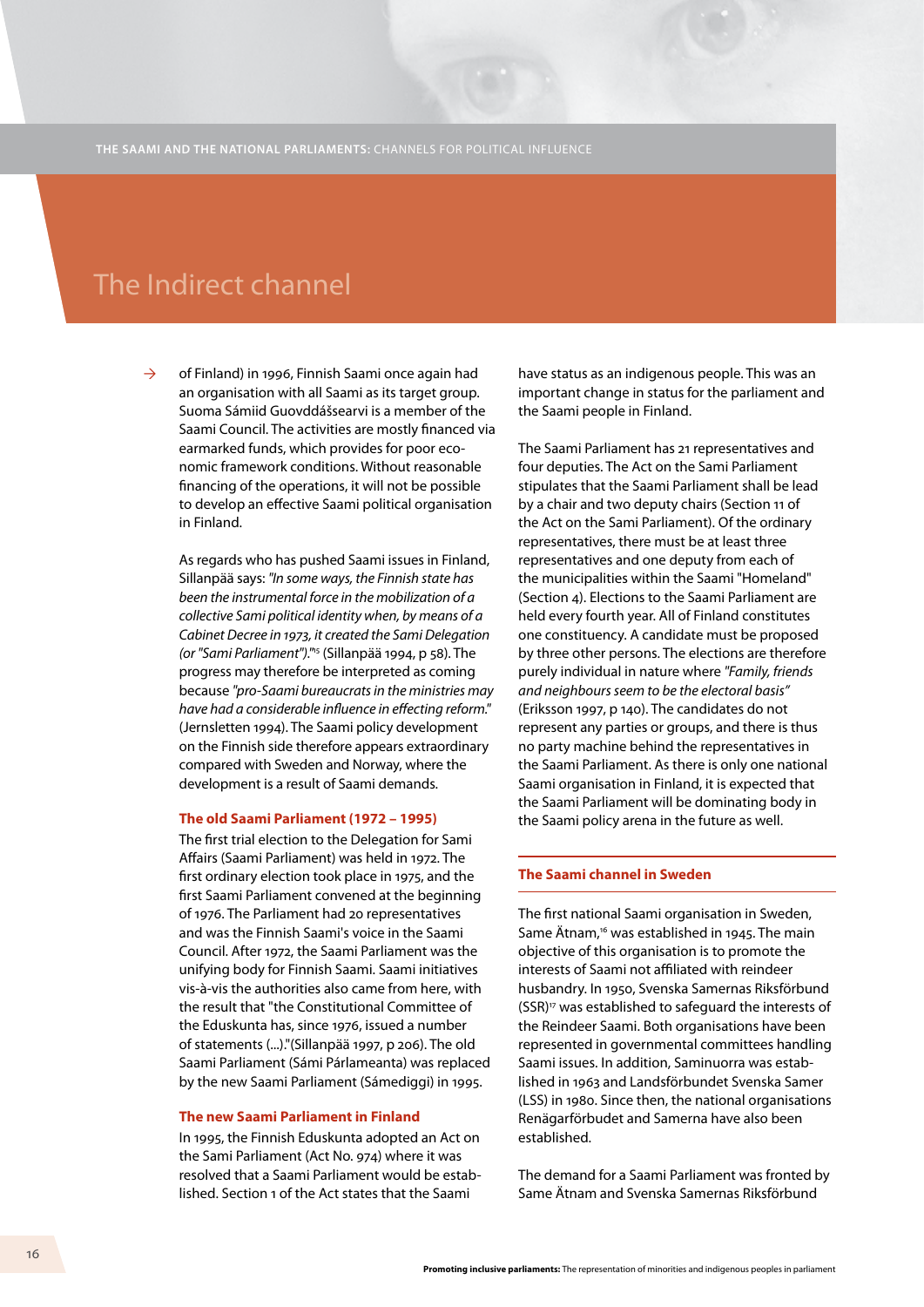### The Indirect channel

through two letters to the Government in 1981. The background for the Swedish authorities willingness to establish a Saami Parliament was the general international development of issues relating to minorities and indigenous peoples, in addition to the judgements rendered in the "Taxed Mountains Case" (Skattefjällsmålet), and partly the Alta Case in Norway (Nystø 1993a).

### **The Saami Parliament in Sweden**

The study of Saami issues in Sweden resulted in the establishment of the Saami Parliament through the Sami Assembly Act (SOU 1989:41). Other Saami demands, such as a constitutional amendment confirming their status as an indigenous people, or ratification of ILO Convention No. 169, were not met. It was also emphasised that the Saami Parliament was to be a regulatory body under the Swedish Government and not primarily a body for Saami self-government. The first president in the Swedish Saami Parliament summarised this as follows: "All those good intentions to acknowledge the Samis as a people and provide them with a kind of self-determination got no further than the introduction of the Sami Assembly Act, the purpose of which is merely to regulate the Sami Assembly" (Åhrén 1994, p 37).

The first Saami Parliament in Sweden convened in 1993. The Saami Parliament has 31 representatives elected every fourth year. All of Sweden constitutes one constituency. Saami organisations determined early on that they did not wish to be on the ballot through Swedish national parties. Instead, separate parties have been established either as an extension of Saami organisations or established in connection with elections. Parties, groups or other associations that want a list on the ballot, must register with the Election Board. During the election period 2001-2005, nine parties were represented, while six are represented in the period 2005-2009.

Upon proposal from the Saami Parliament, the Government appoints a chairman for the Saami Parliament (Section 2 of the Sami Assembly Act). Saami organisations determined early on that they did not wish to be on the ballot through Swedish national parties.

The reason for this is that "The general rule is that the head of a governmental administrative body is appointed by the Government" (Prop. 1992/93:32 Appendix 1, p 45). In addition, the Saami Parliament shall elect a board with up to seven representatives and seven deputies (Section 4) with responsibility for the current operations. In accordance with Section 5a of the Act, the plenary may withdraw the support of the board's representatives if the majority of the board is not in accord with the majority of the plenary of the Saami Parliament.

The Swedish Lagting (house of the Swedish Parliament) decided, in Section 1 of the Sami Assembly Act, to establish a Saami Parliament *"with the primary objective of handling issues related to Saami culture in Sweden"*. Chapter 2, Section 1 of the Act lists the duties of the Saami Parliament. This comprises distributing governmental funds to Saami culture and organisations, appointing the board of the Saami school, managing the work on the Saami language, taking part in social planning and ensuring Saami needs are safeguarded – including the interests of reindeer husbandry, and, finally, providing information about Saami conditions. Such a specific listing of duties in the Sami Assembly Act, illustrates and emphasises that the Saami Parliament in Sweden is a governmental administrative authority. However, the Saami Parliament also serves as an elected Saami body. "It is undoubtedly an impossible situation. If a Parliament representing an ethnic minority is to enjoy any legitimacy and to show any kind of power, it is obvious that it cannot at the same time represent  $\rightarrow$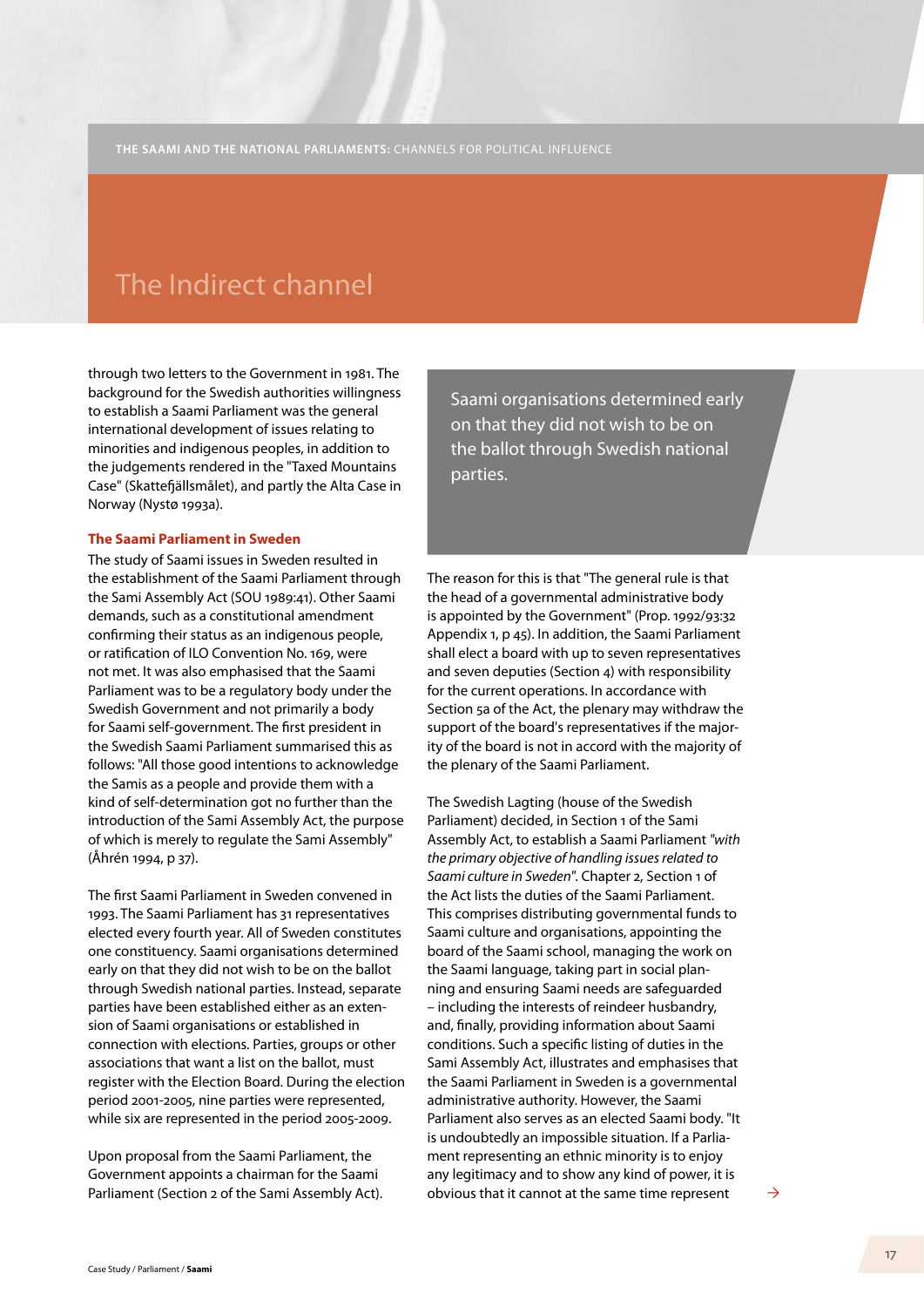### The Indirect channel

its major opponent, in this case the state." (Eriksson 1997, p 162). This two-fold and conflicting role is stipulated in the Sami Assembly Act.  $\rightarrow$ 

### **The Saami channel in Norway**

The first main, nationwide Saami organisation, Norske Reindriftssamers Landsforbund 18 was established in 1948. In 1968, Norske Samers Riksforbund<sup>19</sup> was established to represent all Saami, and has since worked for Saami rights, with special emphasis on the demand for a separate elected body and Saami land rights. Samenes Landsforbund was established in 1979, in connection with the Alta Case. This organisation rejects all demands for historical Saami rights, including the establishment of the Saami Parliament. In 1993, Samenes folkeforbund20 was established by a breakaway faction of Samenes Landsforbund that wanted to participate in the Saami Parliament elections.

The Alta Case forced the authorities to put Saami issues on the agenda through several large studies on Saami cultural and legal rights. During this process, both the Sami Reindeer Herders' Association of Norway and the Norwegian Saami Association played key roles.

#### **The Saami Parliament in Norway**

The Saami Parliament first convened in 1989. 41 representatives are elected from 13 constituencies with three representatives from each constituency.<sup>21</sup> Elections are held every fourth year simultaneously with the parliamentary election. The representatives are elected from lists established by Saami national organisations, Norwegian political parties and local lists. The daily operation is managed by the president of the Saami Parliament and the executive council representing the current plenary majority at all times. The Saami Parliament's plenary meetings are chaired by a leadership.

Candidates for the Saami Parliament elections in Norway have come from Saami organisations, Norwegian parties and local lists. The practice of Saami being on the ballot under the name of Norwegian parties is a distinctive characteristic for the Norwegian Saami Parliament compared with the Saami parliaments in Sweden and Finland. All parties represented in the Storting have been represented among the flora of lists for the Saami Parliament elections. So far, Saami representatives from three Norwegian parties have been elected. The Labour Party has had representatives in the Saami Parliament from the first term. The party has prepared rules for the party's Saami policy work that regulate, for example, the party's nomination process and scope of activity and responsibility for the party's "Saami Policy Board".22 The mandate is to provide advice to the party's Storting group and, if relevant, to the party management in the ministries, as well as to the party's Saami Parliament group. The party's Saami policy manifesto (principles) is adopted by the Labour Party Congress. If the head of the Saami Policy Board is not a member in the Labour Party's Executive Board, this person is entitled to attend meetings on Saami policy issues. The Centre Party has been represented in the Saami Parliament since 1993. The party has also established formal structures through a "Saami Policy Board"23 and through provisions concerning this board in the Centre Party by-laws. The Saami Policy Board is represented in the Executive Board and summoned to the Party Congress. The board is responsible for the election platform for the Saami Parliament elections. The Conservative Party has been represented in the Saami Parliament since 2001.

The fact that Norwegian political parties have lists for the Saami Parliament elections have contributed to putting Saami issues on the agenda, activating the Saami members and having Saami policy platforms drawn up.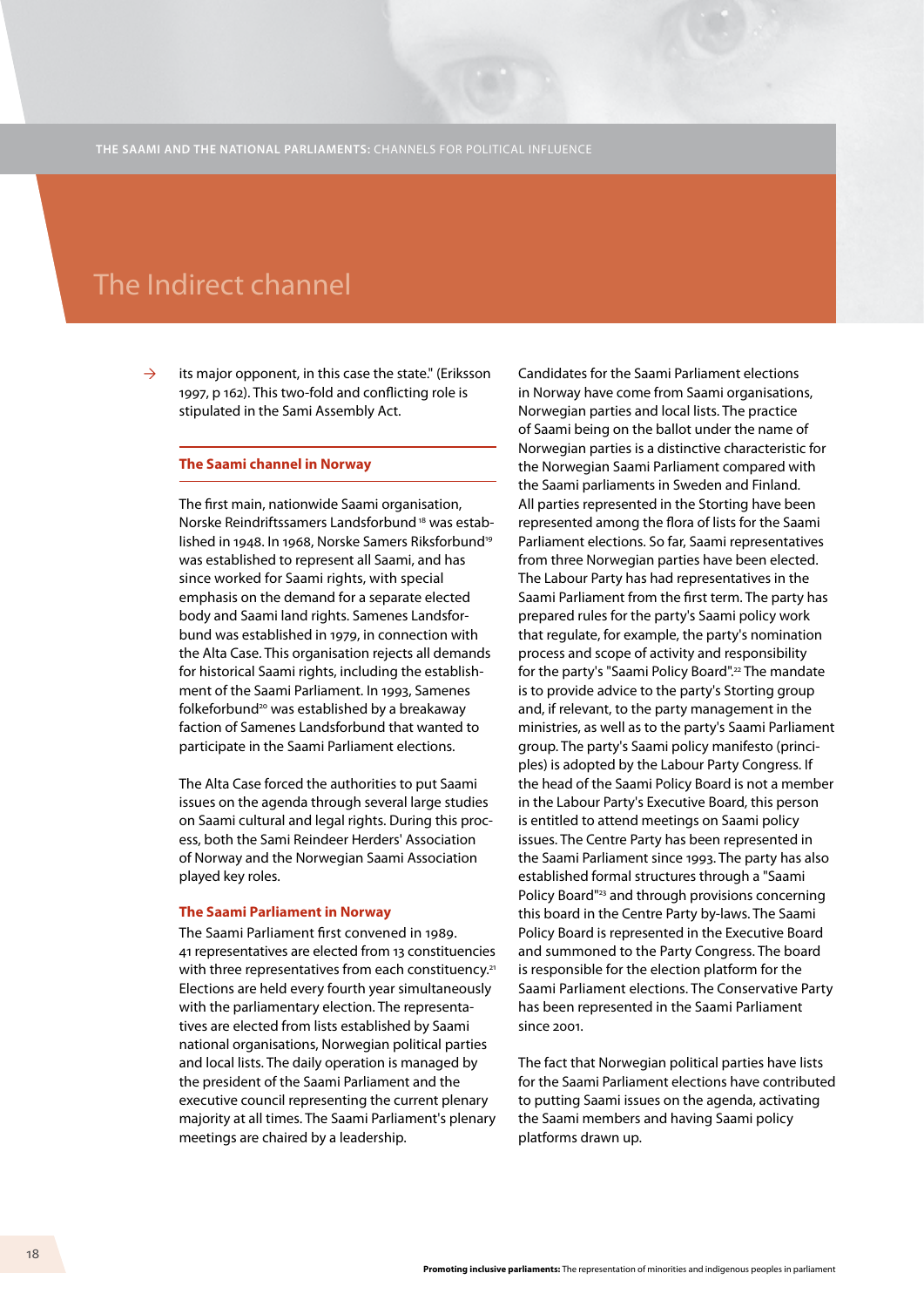## Exercising influence

**EXECUTE 18 YOU SERVIE 18 YOU SAMPLE 18 YOU SERVIE 19 YOU SHOW UP IN PUBLICATIONS.**<br> **EXECUTE 19 YOU SHOW UP IN PUBLICANT AND SHOW UP IN PUBLICANT ADMINISTRATIVE TRACHAPTE. ven though Sweden, Finland and Norway may appear to be relatively homogeneous countries when viewed from the outside, there are still historical and cultural differences between the countries. These differences also show up in public forums as regards both political and** 

> Sweden and Finland have not yet had a thorough general public debate regarding the relationship between the Saami and the State. In Norway, there was a legitimacy crisis between Norwegian Saami and the Norwegian State in connection with the conflict concerning the development of the Alta/ Kautokeino watercourse, which caused an intense debate and resulted in Norwegian authorities having to reassess their Saami policy. The Saami in Sweden and Finland have not been able to confront the national authorities in the same manner.

#### **National parliaments, parties and the Saami**

Saami influence on decisions in national elected bodies depends on several factors. One of these is how concerned the national parties are about Saami policy issues, and to what extent they have incorporated this into their platform. Another variable is the involvement of the Saami, and how actively the members work on establishing

The parties have committed themselves through adopting Saami policy platforms to a varying extent.

Saami policy issues on the party policy agenda. This also includes whether Saami are nominated and elected to national parliaments on the basis of Saami policy viewpoints adopted by the parties. In this study, these variables are addressed under the direct channel.

Saami influence may also be exercised through the elected Saami parliaments, here called the indirect channel. This influence is structural through direct election of Saami representatives to the Saami parliaments. The formal framework and the Saami parliaments' ability to establish spheres of influence in relation to national authorities, will determine how efficient this type of influence will be.

There is a congruent history of the Saami's influence on the national parliaments through national

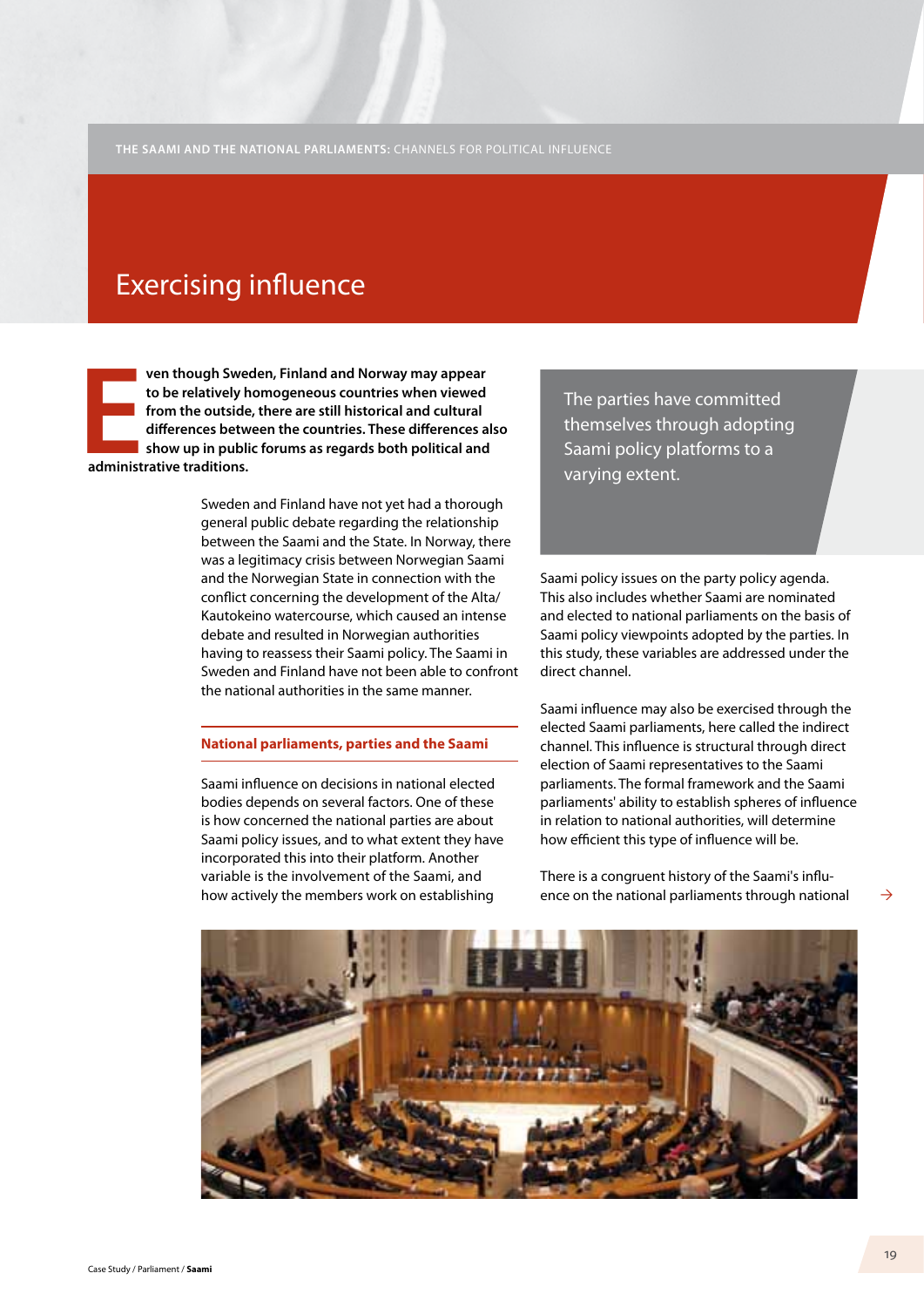### **Exercising influence**

parties in the three Nordic countries. Over the last 20-30 years, however, the development has moved in different directions. The Saami on the Norwegian side in particular have been able to establish more central roles in several of the parties.  $\rightarrow$ 

The parties have committed themselves through adopting Saami policy platforms to a varying extent on the Finnish, Swedish and Norwegian sides. A clear advantage of a party policy involvement is that the Saami then can exercise direct influence on the parties' viewpoints. Viewing and developing Saami policy in relation to party policy ideology may become an incentive for stating opinions and exchanging views among all parties. At the same time, it cannot be ignored that Saami members in the national parties will always be a minority. Resolutions adopted by the party majority also apply to the party's Saami members. This may create problems in cases where the priorities of the majority are contrary to the interests of the Saami. Saami members may end up as "hostages" providing legitimacy to a policy not in agreement with the general interests of the Saami.

The Saami on the Swedish and Finnish sides have not been as involved in national parties as on the Norwegian side. The Swedish Saami have focused their activities vis-à-vis the Riksdag through the Saami organisations, while the Finnish Saami use the Saami Parliament.

The Saami parliaments in Sweden, Finland and Norway have also developed differently. This will probably be of significance for the future development in the three countries, but also for the bodies' ability to influence the national parliaments.

### **The Saami and channels to the national parliaments**

The three models below illustrate the Saami's relationship to the national parliaments.

The Saami organisations in Finland do not have the necessary financial resources to function as efficient interest groups. As shown by the figure below, no local or national Saami organisations are officially affiliated with the Saami Parliament through the electoral channel.



#### FIGURE 1

#### **The Saami and the Finnish Eduskunta**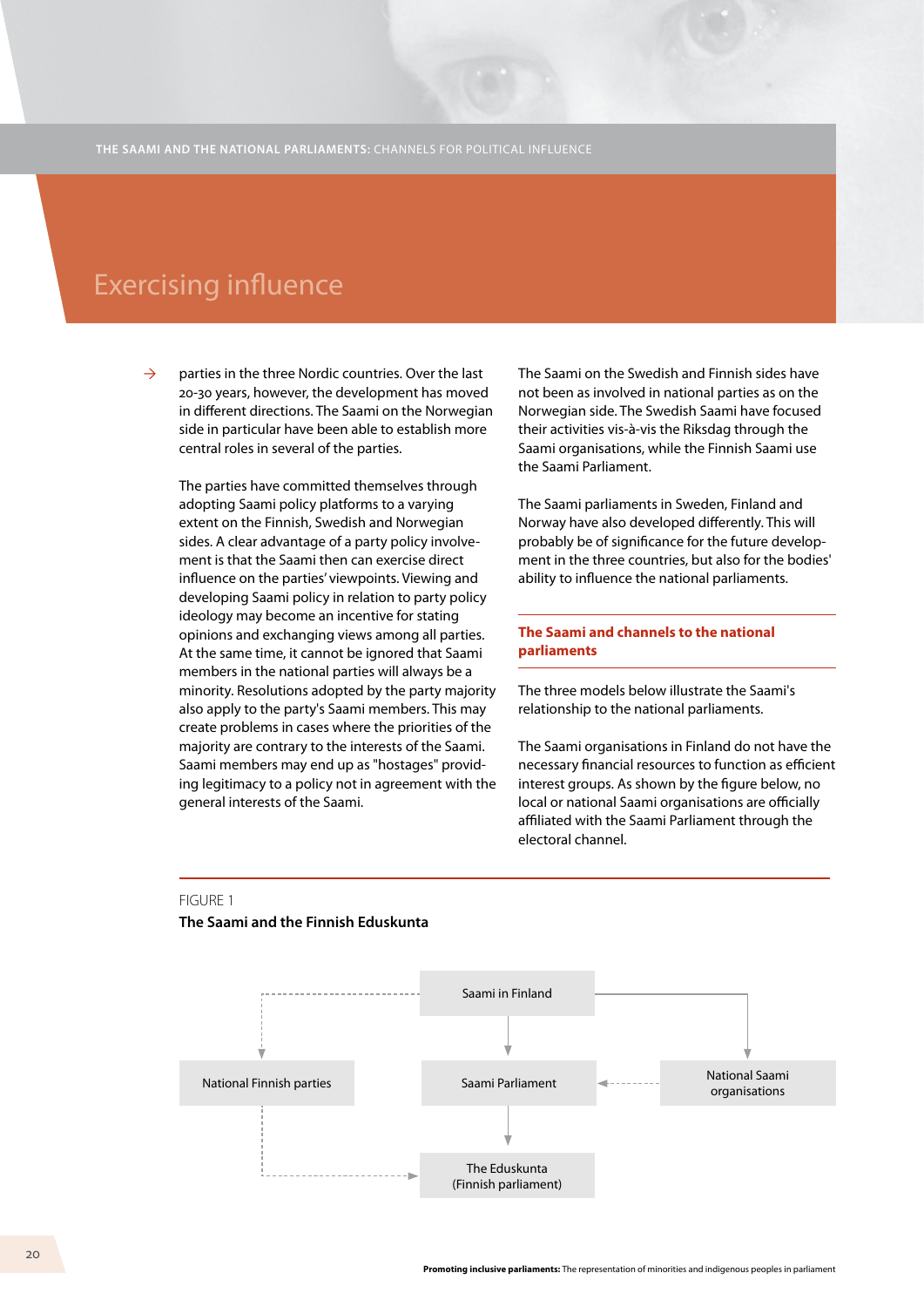### **Exercising influence**

The Saami Parliament elections are organised purely as an election of individuals. The candidates do not need to commit to a platform nor are they responsible for any member organisation. So far, the Saami in Finland have not challenged the Finnish parties to clarify their Saami policy positions, with the result that the parties have only limited obligation to function as channels to the Eduskunta. Thus, the Finnish Saami Parliament faces considerable challenges as regards safeguarding the interests of the Saami.

The Swedish Saami have relatively weak affiliation with national Swedish parties. The parties have very few or no Saami members that work actively and efficiently on Saami policy. However, several parties have prepared Saami policy platforms that they are committed to in political terms.

The Swedish Saami organisations have a tradition of working directly with the Swedish authorities, both as lobbyists and as a party to various negotiations. It is assumed that this position has been weakened after the Saami Parliament was established, with



#### FIGURE 2

#### **The Saami and the Swedish Riksdag**

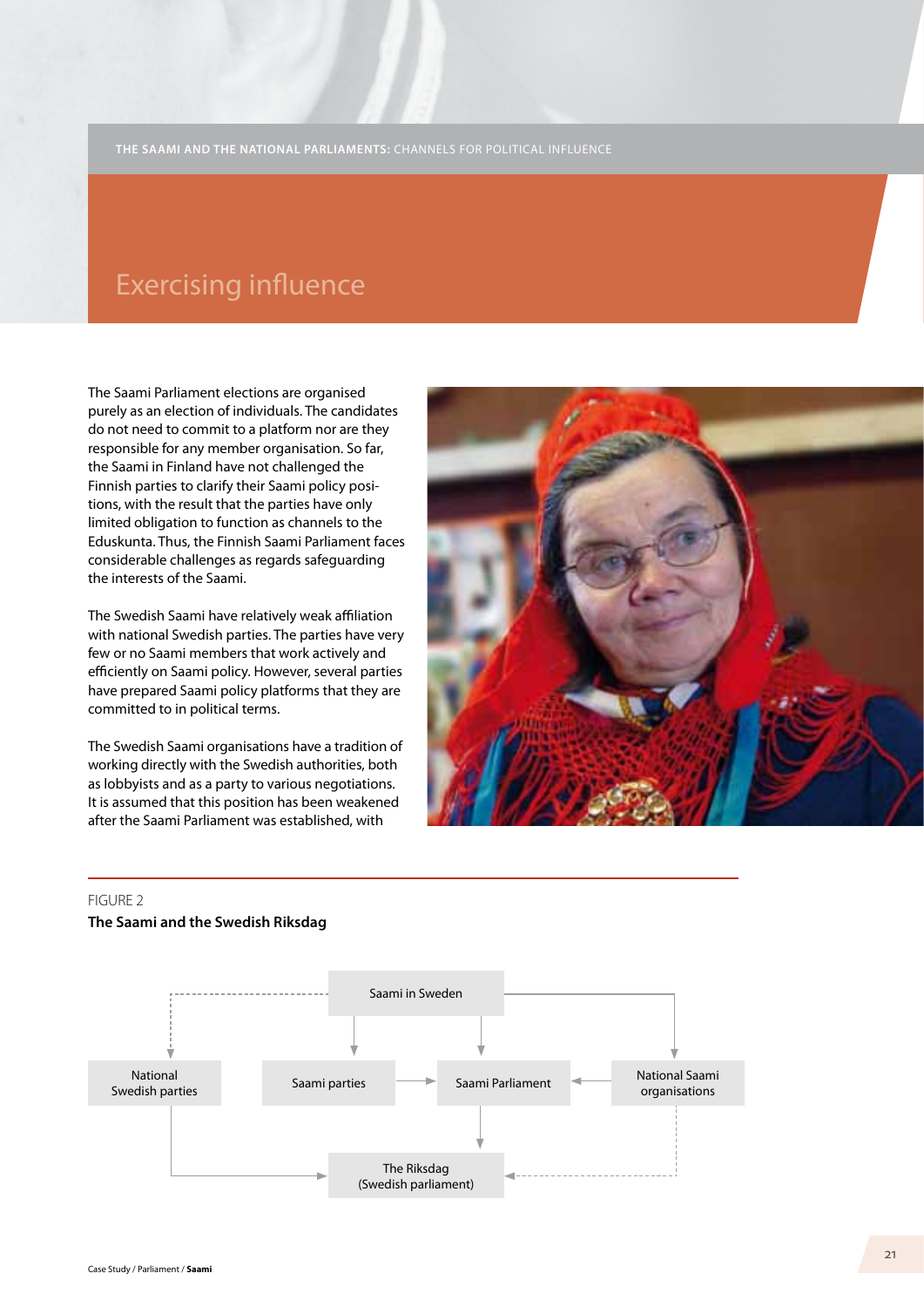### **Exercising influence**

the exception of the reindeer husbandry organisations. These organisations also participate in the Saami Parliament through Saami parties.  $\rightarrow$ 

> The main channel of influence for the Swedish Saami is therefore expected to be the Saami Parliament. The Saami Parliament in Sweden, however, has had relatively strict formal constraints for its political activities due to the fact that the Swedish authorities regard the parliament mainly as a government administrative body.

As shown in the figure below, the Norwegian Saami have several paths to the national parliament.

The most important channel before the Saami Parliament was established, was the national Saami organisations. The importance of this has been reduced after the establishment of the Saami Parliament, with the exception of the Norske Reindriftssamers Landsforbund, which serves as the State's negotiating partner for issues associated with reindeer husbandry.

The national Norwegian parties comprise an open channel that has developed rapidly since the estab-



lishment of the Saami Parliament. The advantage of this kind of channel is that more arenas are created for development of Saami policy, and that Norwegian party politicians can be held accountable to a greater extent. But there may also be drawbacks associated with a system where Norwegian parties are represented in both the Saami Parliament and the Storting. The parties in the Storting may, for example, be more considerate of the opinion of the party's Saami representatives on an issue than of majority decisions adopted by the Saami Parliament. So far, there has been little sign of this kind of development in the relationship between the Saami Parliament and the Storting.<sup>24</sup>

#### FIGURE 3

#### **The Saami and the Norwegian Storting**

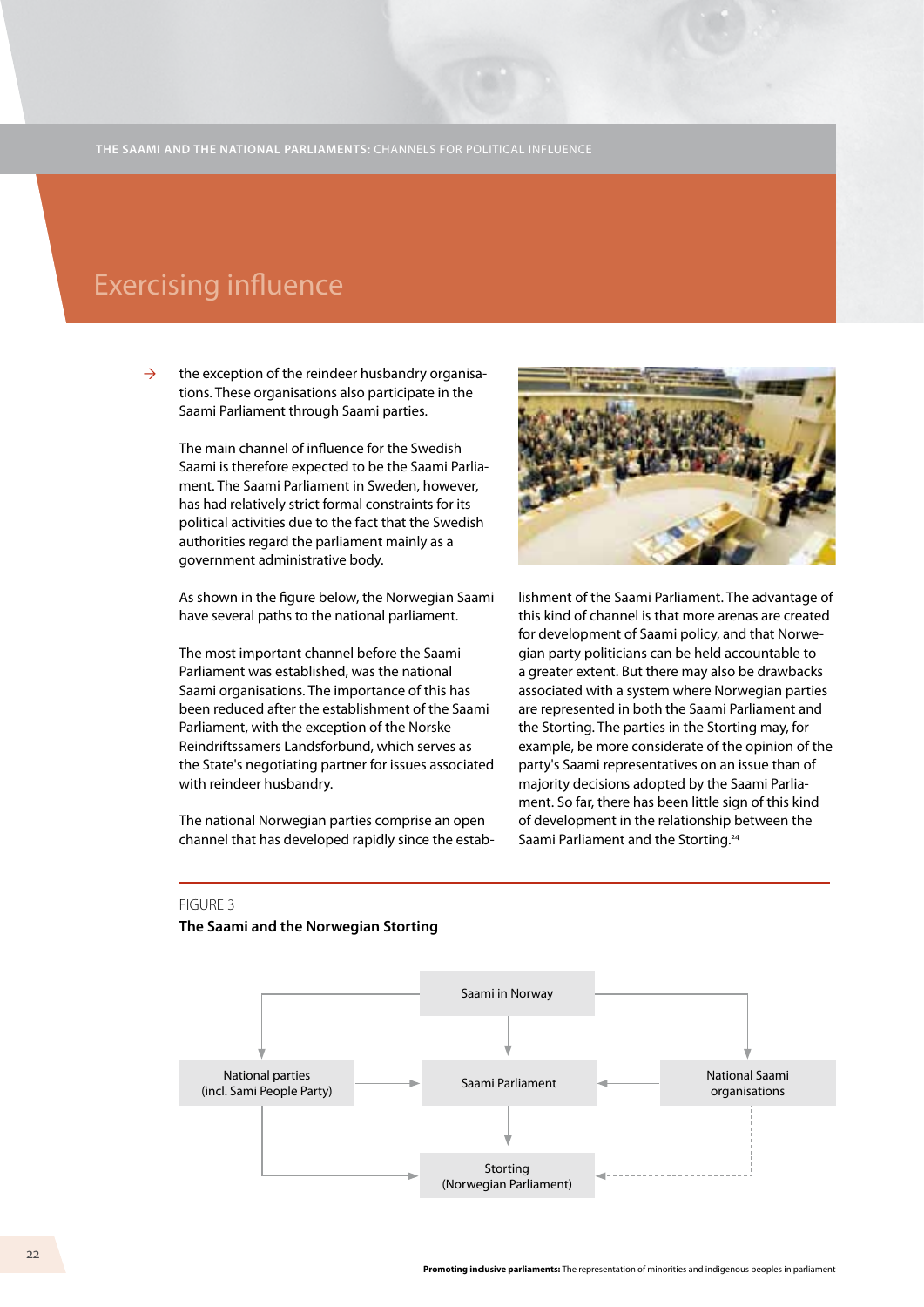## Conclusion

**Paramients, it is not possible to address all channels influence available for the Saami on the national regional and local political arenas. The Saami has other avenues than just the national parliament or the Saami parl ments, it is not possible to address all channels of influence available for the Saami on the national, regional and local political arenas. The Saami have other avenues than just the national parliaments by casting their vote and being on the ballot, but participation is strongest at the local level, probably because it is easiest to gain a foothold at this level. Much power and possible influence is also vested in the municipal councils. There have been examples of representatives from Saami lists being pivotal and thus having been able to present demands far beyond what is indicated by the number of representatives. The Saami have also been able to exert influence through administrative positions in central, regional and local government, and through appointments to various public boards and committees. However, these issues are not covered by the terms of reference for this study.** 

> As regards national influence, many elements have to be factored in. In a historical viewpoint, the situation after the Second World War is totally new. The development was especially positive during the last two decades of the 20th century for Saami participation in various political and administrative arenas. The states have increasingly accepted cultural pluralism at the group level, and that ethnic groups must have genuine influence on their own situation. As demonstrated by this study, the Saami have both a direct and indirect channel. The assumptions and functions differ, however, with the result that the degree of influence also varies.

This study provides a description of some elements of the current situation. Based on the scope of the study, it has not been possible to discuss how real the Saami influence actually is.

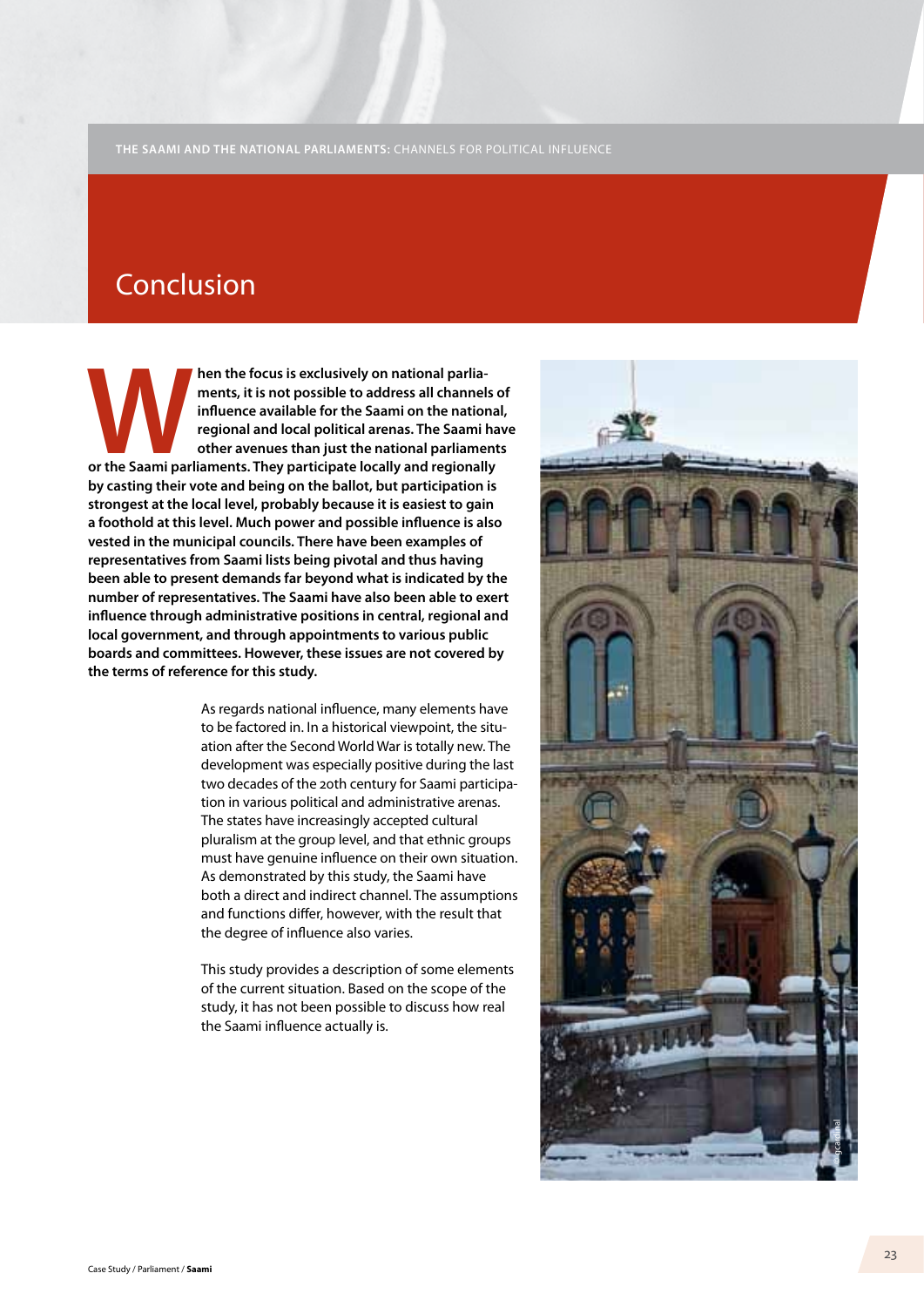# Index of literature

Aikio, Pekka (1994): "Development and the political Status of the Sámi People of Finland" in *Majority-Minority Relations, The case of the Sami in Scandinavia,* Diedut No. 1

Broderstad, Else Grete (1999): "Samepolitikk: Selvbestemmelse og medbestemmelse" (Saami Policy: Self-Determination and Co-Determination) in *Makt- og demokratiutredningen,* Rapport 8 Makt, demokrati og politikk – bilder fra den samiske erfaringen

Dahlström, Edmund (1974): "Den samiske minoriteten i Sverige" (The Saami Minority in Sweden) in Lars Svonni (ed.): *Samerna – ett folk i fyra länder*, Bokförlaget Risma

Drivenes, Einar Arne and Regnor Jernsletten (1994): "Det gjenstridige Nord-Norge. Religiøs, politisk og etnisk mobilisering 1850-1990" (The Unmanageble Northern Norway. Religious, Political and Ethnic Mobilisation 1850-1990) in Einar-Arne Drivenes, Marit Anne Hauan and Helge A. Wold (ed.). *Nord-norsk kulturhistorie. Det gjenstridige landet*, Gyldendal norsk forlag, Oslo

Eriksson, Johan (1997): *Partition and Redemption, A Machiavellian Analysis of Sami and Basque Patriotism*, Umeå University, Sweden

Heidar, Knut and Einar Berntzen (1993): *Vesteuropeisk politikk* (Western European Politics), Universitetsforlaget Oslo

Hætta, Odd Mathis (1998): *Sametinget i navn og tall, høsten 1997-høsten 2001* (Saami Parliament in Name and Figures, Autumn 1997-Autumn 2001), Saami Parliament

Jernsletten, Regnor (1995): "The (Nordic) Sámi Council and National Sámi Associations", Paper presented at the Second International Congress of Arctic Social Sciences (ICASS II), Rovaniemi, May 29th – June 6th

Jernsletten, Regnor (1994): "Samisk etnopolitisk mobilisering i et komparativt perspektiv" (Saami Ethno-Political Mobilistation in a Comparative Perspective), Introduction to the seminar "The Saami – An Indigenous People between Tradition and Modernity"", 11 November 1994, organised by the Centre for Sámi Studies

Magga, Ole Henrik (1994): "Sámi Past and Present and the Sámi Picture of the World" in Lassi Heininen (ed.) *The Changing Circumpolar North: Opportunities for Academic Developement*, Arctic Centre Publications, Rovaniemi

McGill, Georgina (1996-1997): "Reserved Seats in Parliament for Indigenous Peoples. the Maori Example", Departement of the Australian Parlamentary Library, Research note 51

Minde, Henry (1996): "The Saami Movement, the Norwegian Labour Party and Saami Rights", article, Centre for Saami Studies, Tromsø, September 3rd

Minde, Henry (1995):"The International Movement of Indigenous Peoples. An Historical Perspective", in Brantenberg Hansen og Minde (ed.): *Becoming Visible, Indigenous Politics and Self-Government*, Centre for Sámi Studies, Tromsø

Minde, Henry (1980): "Samebevegelsen, det norske arbeiderparti og samiske rettigheter" (The Saami Movement, the Norwegian Labour Party and Saami Rights) in Trond Thuen (ed.): *Samene, urbefolkning og minoritet*, Universitetsforlaget

Myrvoll, Marit (1999): *Samene – et folk i fire land* (The Saami – One People in Four Countries), Sami Education Council

Mörkenstam, Ulf (1999): Om "Lapparnas privilegier": förestellningar om samiskhet i svensk samepolitik 1883-1997, Stockholm (On the "Privileges of the Lapps": Conceptions on Saami in Swedish Saami Policy 1883-1997, Stockholm): Stockholm University, Department of Political Science

Nordic Saami Convention, draft from Finnish-Norwegian-Swedish-Saami expert group, issued 26 October 2005

Nystø, Nils Jørgen (1993) (a): "Sametinget og sameloven i nordisk perspektiv" (The Saami Parliament and Saami Act in a Nordic Perspective), in *Forvaltningen av samiske interesser i 1990årene*, University of Tromsø, Faculty of Social Science, Stencil A no. 63, 1993

Nystø, Nils Jørgen (1993) (b): *Nasjonalstat og minoritet* (Nation State and Minority), post-graduate thesis, University of Tromsø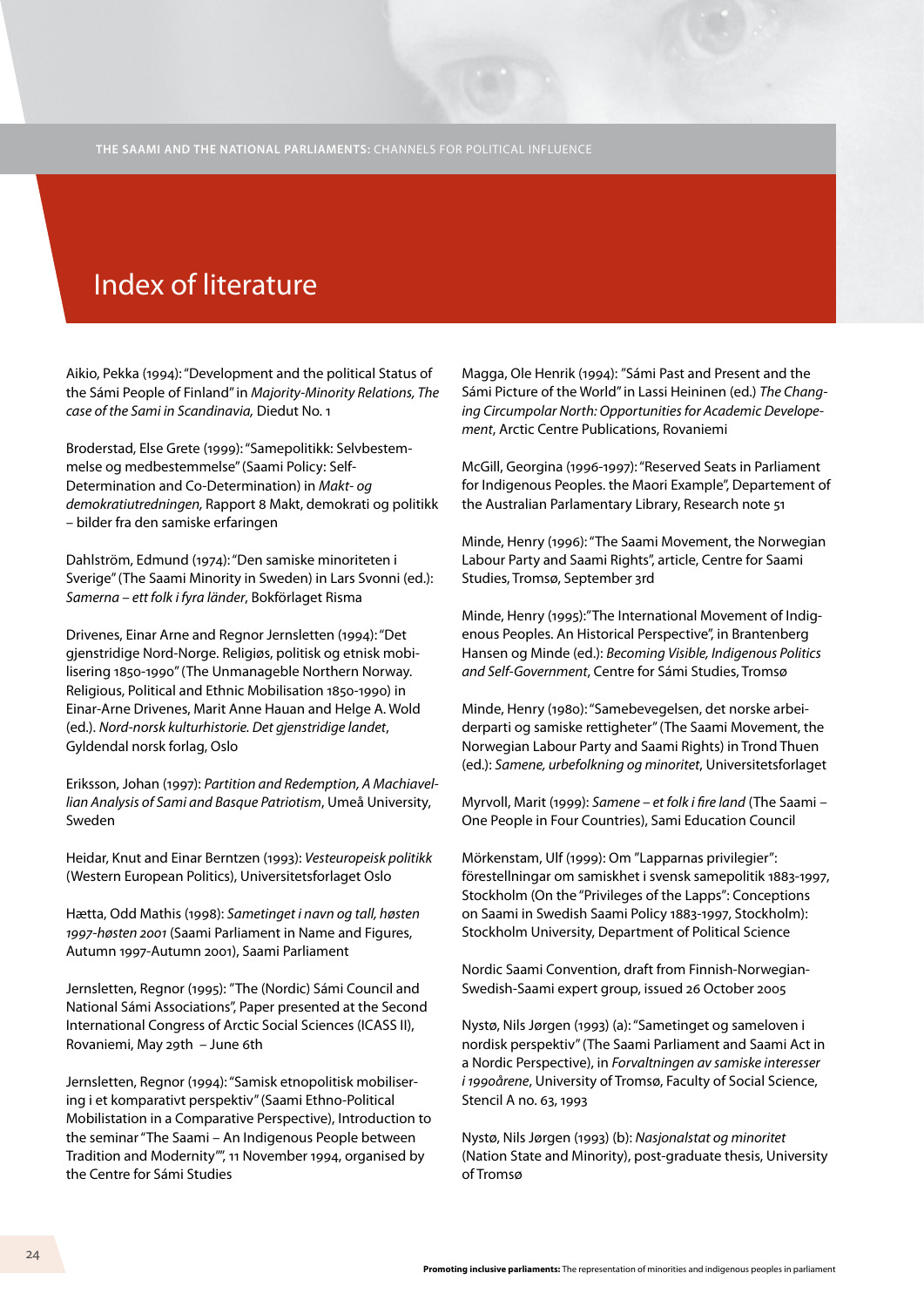### Index of literature

Oskal, Nils (1998): "Urfolksvern og demokrati: om det moralske grunnlaget for samiske rettigheter. Noen betraktninger om Samerettsutvalgets innstilling (NOU 1997:4) med vekt på grunnsynet" (Protection of Indigenous Peoples and Democracy: On the Moral Basis for Saami Rights: Some Reflections on the Saami Rights Committee's Recommendations (NOU 1997:4) with Emphasis on the Fundamental Principle) in Else Grete Broderstad (ed.) *Samisk rettigheter – utfordringer lokalt, regionalt, nasjonalt og internasjonalt*, Publication series no. 5, Centre for Sámi Studies, University of Tromsø

Pettersen, Torunn (2004): Retten til kunnskap om seg selv. Tilrettelegging for bruk av talldata om samene som gruppe – noen normative begrensninger og muligheter (The Right to Knowledge About Yourself. Facilitating Use of Figures on the Saami as a Group – Some Normative Limitations and Possibilities). Working paper. Guovdageidnu/ Kautokeino, Sámi Instituhtta/Nordic Sámi Institute.

Rantala, Leif (2003): in *Nordisk samekonvensjon: utkast fra finsk – norsk – svensk – samisk ekspertgruppe* (Nordic Saami Convention: draft from Finnish - Norwegian - Swedish - Saami expert group): appointed 13 November 2002, presented 26 October 2005, Oslo: Norwegian Ministry of Labour and Social Inclusion

Ravna, Øyvind (2002). *Kampen om tundraen. Nenetserne og deres historie* (The Fight for the Tundra. The Nenets and Their History). Sámi Instituhtta, Diedut no. 4/2002

Sillanpää, Lennard (1997): "A Comparative Analysis of Indigenous Rights in Fennoscandia" i *Scandinavian Political Studies*, vol. 20 No. 3-1997

Sillanpää, Lennard (1994): *Political and administrative responses to Sami self-determination*, SSF Commentationes Scientiarum Socialium 48 Helsinki

Sjølin, Rolf (2002): *En studie i ickemakt. Samer och samefrågor i svensk politikk* (A Study of Powerlessness. Saami and Saami Issues in Swedish Politics), Sámi Instituhtta

Sjølin, Rolf (1996): *Samer och Samefrågor i Svensk politik. En studie i ickemakt* (Saami and Saami Issues in Swedish Politics. A Study of Powerlessness), Umeå University

Åhrén, Ingwar (1994): "Political Development in Sápmi" in *Majority-Minority Relations, The case of the Sami in Scandinavia*, Diedut no. 1, 1994

IWGIA (2002): *The Indigenous World 2001-2002*, Copenhagen

#### **Sweden:**

- Government Proposition 1992/93:32 Samerna och samisk kultur m.m. (The Saami and Saami Culture, etc.)
- Sami Assembly Act of 1992 (SES 1992: 1433)
- SOU 2002:77 Sametingets roll i det svenska folkstyret (The Role of the Saami Parliament in the Swedish Democracy)
- SOU 1999:25 Samerna et ursprungsfolk i Sverige (The Saami - An Indigenous People in Sweden)
- SOU 1989:41 Samerätt och Sameting (Saami Law and Saami Parliament)

#### **Norway:**

- The Act of 12 June No. 56, 1987 relating to the Saami Parliament and other Saami legal issues (the Saami Act)
- Storting White Paper No. 52 (1992-1993) Om norsk samepolitikk (On Norwegian Saami Policy)
- NOU 1984:18 Om samenes rettsstilling (On the Saami's Legal Status)

#### **Finland:**

• The Act on the Sami Parliament of 17 June 1995 (974/95)

### **Web sites:**

- The Swedish Government: www.regeringen.se
- Sámi radio: www.saamiweb.org
- Saami Parliament in Sweden: www.sametinget.se
- Norwegian Saami Association: www.nsr.no
- Sami ätnam: www.same.net/~same.atnam/index.htm
- Saami Association of Sweden: www.sapmi.se/webb/ index.php
- Sami Reindeer Herders' Association of Norway: www.nrl-nbr.no/
- Sami People's Federation: www.samene.no
- Norwegian Labour Party: www.dna.no
- Norwegian Centre Party: www.senterpartiet.no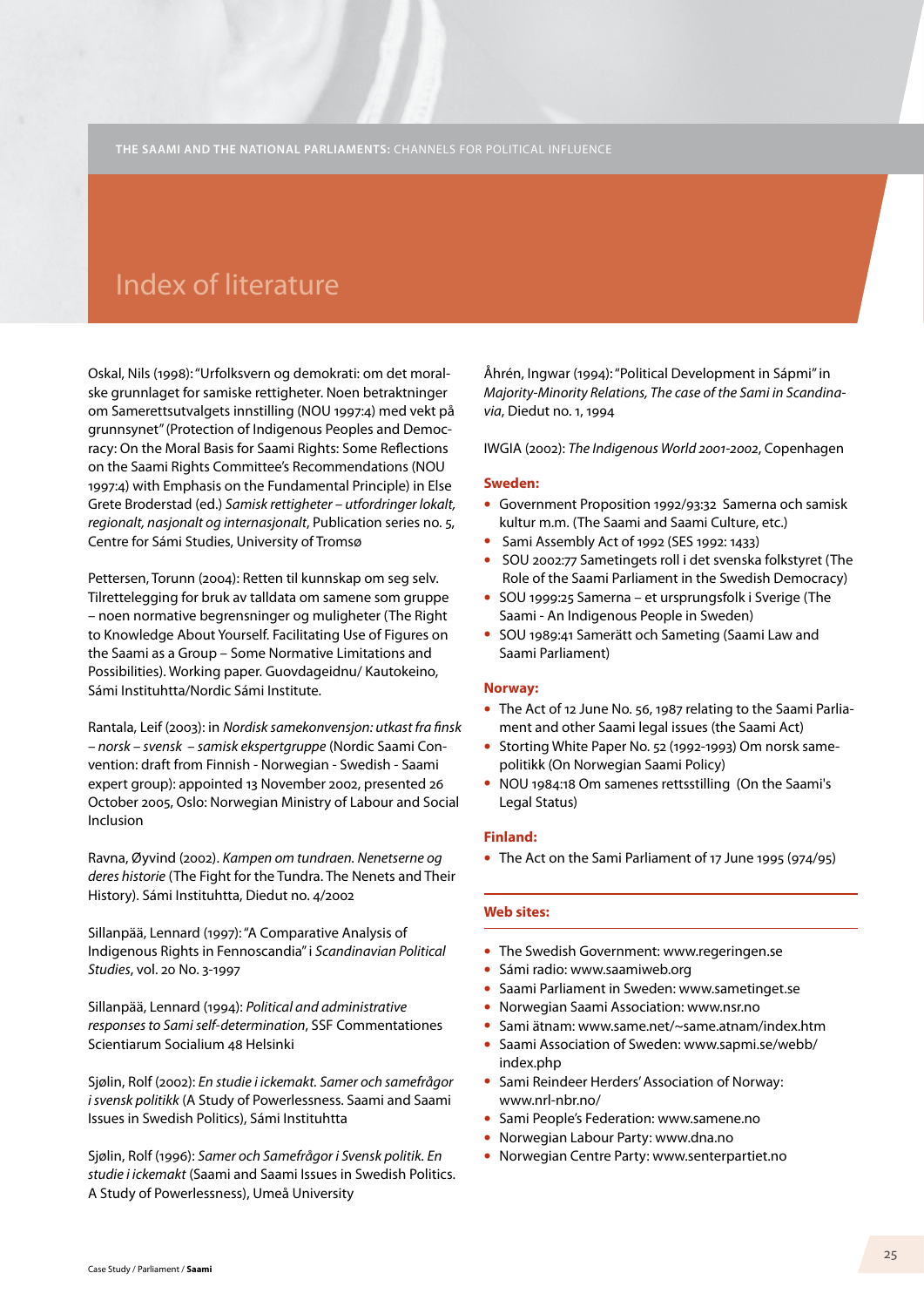### References

- In this context the concept refers to land and natural resources.
- 2 This area comprises the municipalities of Enontekiö, Enare and Utsjoki, and the reindeer pastures in the municipality of Sodankylä.
- 3 Framework Convention for the Protection of National Minorities (Strasbourg, 1.II.1995), European Charter for Regional or Minority Languages, Strasbourg (5.XI.1992)
- 4 In SOU 2002:77 it was proposed that the Saami's position as an indigenous people be codified in the Consititution.
- 5 Act (1994:1219) relating to the European Convention for the Protection of Human Rights and Fundamental Freedoms.
- 6 Act of 21 May 1999 relating to strengthening the status of human rights in Norwegian law.
- 7 The Saami's status as an indigenous people in Norway is based on official Norwegian Saami policy, for example through ILO Convention No. 169, however, the status as an indigenous people has not been codified in national legislation, neither in the form of formal statutes nor in the Constitution, regardless of the fact that reference is made in the Finnmark Act, for example, that the Act shall apply with limitations in pursuance of ILO 169.
- 8 Other than this section, this study will not address the channels of influence for the Saami and indigenous peoples on the Russian side. There is not much written information available in English or Scandinavian languages regarding these issues, which unfortunately made it impossible to address this issue in this study.
- 9 www.saamicouncil.net/?deptid=1113
- 10 The status as a "permanent participant" entails that the representatives of indigenous peoples have the same formal rights as a state with the exception of voting rights. This means that they shall be informed, consulted, be entitled to promote proposals for new items on the council agenda and have the right to attend all Arctic Council meetings at all levels.
- 11 www.raipon.org
- 12 NGO: Non-Governmental Organisations.
- 13 Universal suffrage was introduced in Sweden in 1908-1910 for men and in 1918-20 for women. Rolf Sjölin has provided an account of the Saami's political participation in Sweden (1996, 2002). Prior to 1910, the right to vote was linked to real property and payment of tax. The Swedish policy during that era was based on the principle that non-Reindeer Saami were to be assimilated, while the Reindeer Saami were to be segregated. This entailed that settled Saami with property or a fixed, taxable income, formally had the same rights as the rest of the Swedish population, also the right to vote. The Reindeer Saami, however, were exempt from taxation, thus also formally not entitled to vote, even though the practice varied from municipality to municipality. After 1910 all Saami men were granted universal suffrage on equal footing with the rest of the population. The right to vote, however, was still curtailed in respect of unpaid tax, not completing the compulsory military service, or receiving support from the poor relief fund. A special exception was the Saami in Jämtland County, as they were not registered in the regular census listings in the municipalities, but in separate "Lappförsamlingar" (Lapp Communities). Thus, they

did not formally belong to a municipality, and were therefore not entitled to vote. This applied to both Reindeer Saami and settled Saami. The exception was Saami owning real property, who were registered in the municipality's census listing and allowed to vote. The political status of the Saami in Jämtland was not normalised until 1940 (Sjølin 1996).

- 14 Even though the Saami in Finland do not have a statutory exclusive right to reindeer husbandry, as is the case in Norway and Sweden, it is estimated that a larger share of the Saami in Finland are associated with reindeer husbandry in some manner (approximately 25 – 30 %) than for the Saami in Norway and Sweden. In contrast to Norway and Sweden, where it is nearly impossible for Saami other than Reindeer Saami to get started in this trade, Saami in Finland have a real possibility of gaining a foothold within reindeer husbandry if they live within a reindeer grazing district. (Sillanpää 2002)
- 15 "In some ways, the Finnish state has been the instrumental force in the mobilization of a collective Sami political identity when, by means of a Cabinet Decree in 1973, it created the Sami Delegation (or "Sami Parliament")."
- 16 www.same.net/~same.atnam/index.htm
- 17 www.sapmi.se/ssr/index.html
- 18 www.nrl-nbr.no
- 19 www.nsr.no
- 20 www.samene.no
- 21 A proposal for a new electoral system was presented on 4 April 2007. Any changes to the electoral system will be implemented after the election in 2009.
- 22 www.ap-sametingsgruppe.no
- 23 www.senterpartiet.no
- 24 On the contrary, as shown by the Storting's work on the Finnmark Act, where the Storting's Standing Committee on Justice consulted the Saami Parliament and Finnmark County Council, respectively. This showed that the Saami Parliament has considerable influence in those cases where the majority and minority factions within the Saami Parliament act as one vis-à-vis external parties.

#### **Image references**

p.3: By Chmee2 or Mates [CC-BY-SA-2.5,2.0,1.0, CC-BY-SA-3.0 or GFDL], from Wikimedia Commons

p.5: By Kent St. John, http://blogs.gonomad.com/beourguest

p.10: By Anthony Randell (originally posted to Flickr as Britt-Marie) [CC-BY-SA-2.0], from Wikimedia Commons

p.14: By User:Eino81 (Norbert Kiss - Eino81 (own work)) [CC-BY-SA-3.0,2.5,2.0,1.0 or GFDL], from Wikimedia Commons

p.21: By Gerd A.T. Mueller (Picture taken by author in Kirkenes, Norway.) [CC-BY-SA-2.5,2.0,1.0, CC-BY-SA-3.0 or GFDL], from Wikimedia Commons

p.23: By gcardinal from Norway (Stortinget, Oslo, Norway) [CC-BY-2.0], from Wikimedia Commons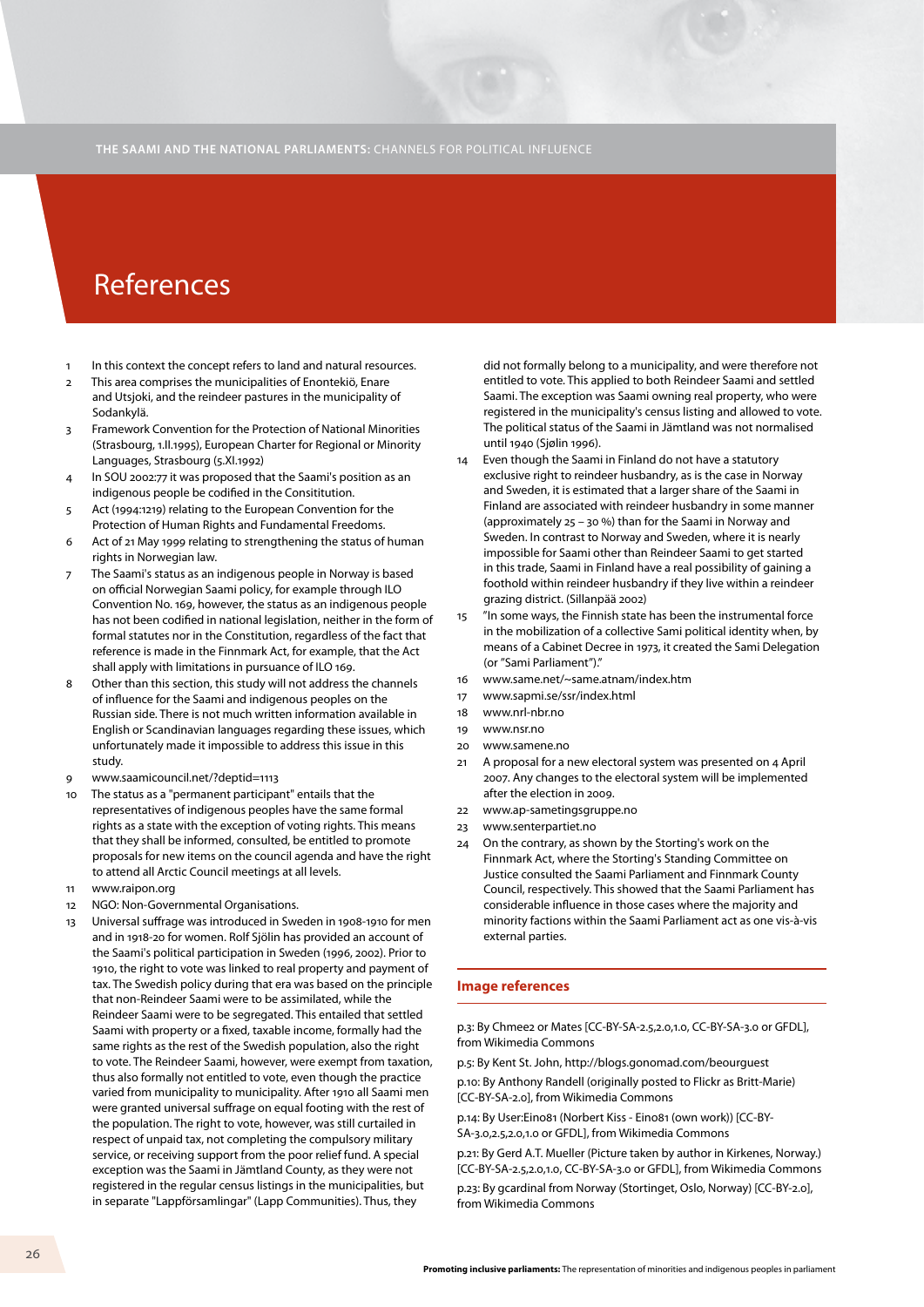# About the project Promoting inclusive parliaments: The representation of minorities and indigenous peoples in parliament

**these groups, and their ensuing disproportionate levels of poverty.**<br> **these groups, and their ensuing disproportionate levels of poverty.**<br> **these groups, and their ensuing disproportionate levels of poverty. an adequate representation of minorities and indigenous peoples in policy- and decision-making by society is instrumental in breaking the cycle of discrimination and exclusion suffered by members of** 

> Yet minorities and indigenous peoples often remain excluded from effective participation in decision-making, including at the level of the national parliament. One of the criteria for a democratic parliament is that it should reflect the social diversity of the population. A parliament which is unrepresentative in this sense will leave some social groups and communities feeling disadvantaged in the political process or even excluded altogether, with consequences for the quality of public life or the stability of the political system and society in general.

The Inter-Parliamentary Union (IPU) and the United Nations Development Programme (UNDP) are undertaking a project which aims to understand and promote the effective representation of minorities and indigenous peoples in parliament. The objectives of the project are to:

- Increase knowledge of the representation of minorities and indigenous peoples in parliament
- Provide tools for parliaments and other stakeholders to promote inclusive parliaments
- Build capacity to advocate for more inclusive parliaments

The project is funded by the Canadian International Development Agency (CIDA) for the period 2008- 2010. More information is available at www.ipu.org/minorities-e and http://www.agora-parl.org/node/1061.

### **Case studies**

Case studies are being carried out in selected parliaments in every geographic region. Case studies aim to gather first hand experiences from parliaments on working methods, procedures, challenges and opportunities for working towards more inclusive parliaments. Interviews with leading actors inside and outside parliament inform the preparation of each case study.

The case studies seek to:

- Describe the current level and historical trends of representation of minorities and indigenous people in parliament, including from a gender and social perspective.
- Investigate the main challenges that minority or indigenous representatives face as members of parliament.
- Identify how parliament as an institution seeks to include minorities and indigenous peoples in its work.
- Identify examples of good practice, and highlight particular challenges to be addressed.